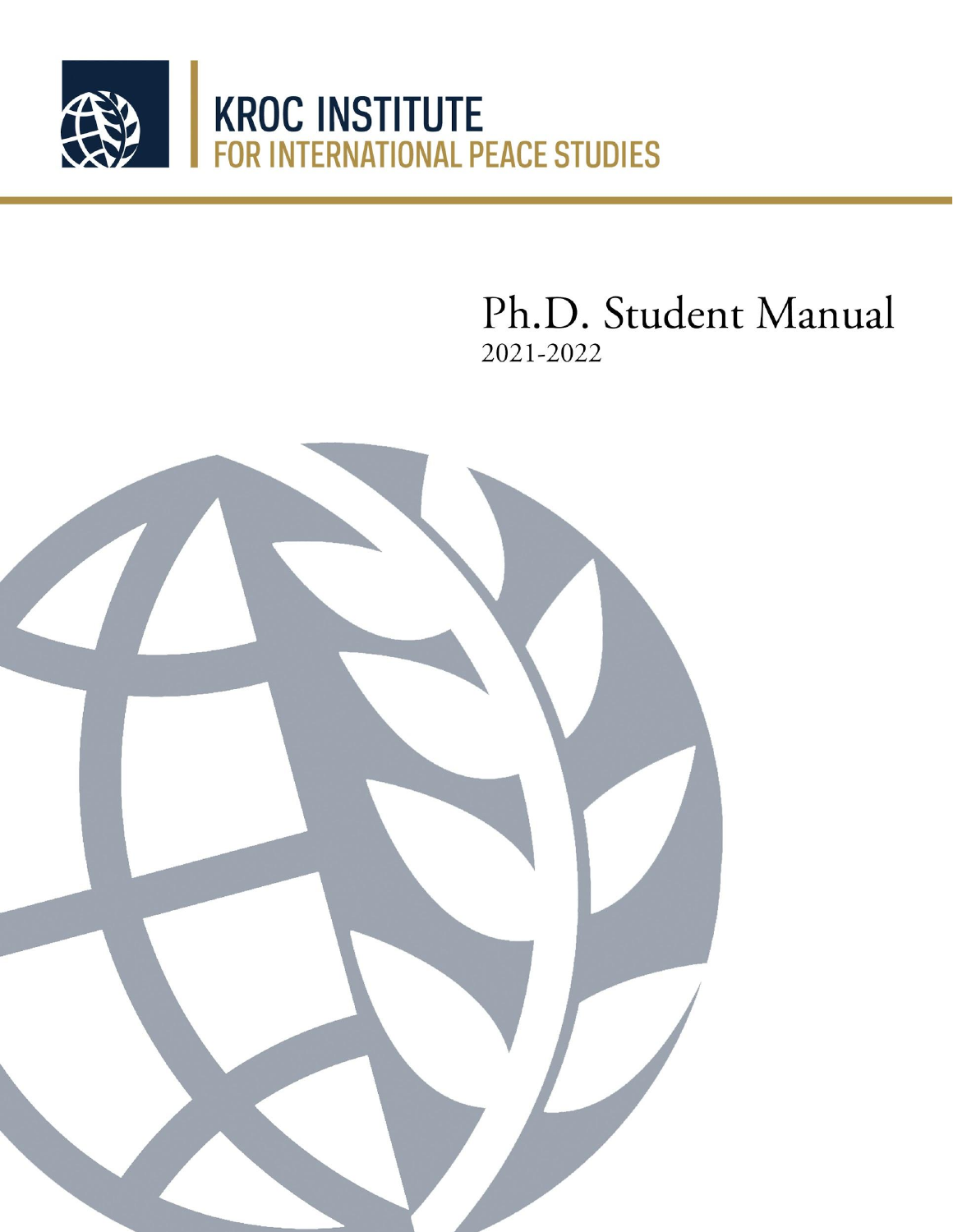# Table of Contents

- [1. The Doctoral Program in Peace Studies](#page-3-0)
- [2. General Guidelines for Doctoral Students](#page-5-0)
- [3. Academic, Administrative, and Financial Policies](#page-6-0)
	- [3.1 Full-time Status, Registration, Enrollment](#page-6-1)
	- [3.2 Residency](#page-6-2)
	- [3.3 Advising](#page-7-0)
	- [3.4 Transfer Credits](#page-7-1)
	- [3.5 The Master's Degree en passant](#page-7-2)
	- [3.6 Financial Support and Student Jobs](#page-8-0)
	- [3.7 Named Fellowships](#page-8-1)
	- [3.8 Annual Progress Assessment](#page-9-0)
	- [3.9 Academic integrity](#page-10-0)
	- [3.10 Appeal Procedures](#page-11-0)
	- [3.11 Interruptions of Progress](#page-12-0)
	- [3.12 Dissertation Completion Fellowships \("Sixth](#page-12-1) Year Funding")
	- [3.13 Postdoctoral Appointments \(5+1\)](#page-13-0)
	- [3.14 Graduate Career Services and Placement](#page-13-1)
- [4. Degree Requirements](#page-14-0)
	- [4.1 Coursework](#page-14-1)
	- [4.2 Language Proficiency](#page-15-0)
	- [4.3 Comprehensive Exam in Peace Studies](#page-16-0)
	- [4.4 Third Year Peace Studies Conversation](#page-21-0)
	- [4.5 Teaching and Research Assistantships](#page-21-1)
	- [4.6 Publication and Grant Application Submissions](#page-23-0)
	- [4.7 Departmental Requirements](#page-24-0)
	- [4.8 Doctoral Candidacy](#page-24-1)
	- [4.9 Dissertation Committees and Defenses](#page-25-0)
- [5. Degree Programs](#page-26-0)
	- [5.1 Ph.D. in Peace Studies and Anthropology](#page-27-0)
	- [5.2 Ph.D. in Peace Studies and History](#page-28-0)
	- [5.3 Ph.D. in Peace Studies and Political Science](#page-29-0)
	- [5.4 Ph.D. in Peace Studies and Psychology \(Clinical](#page-30-0) or Developmental)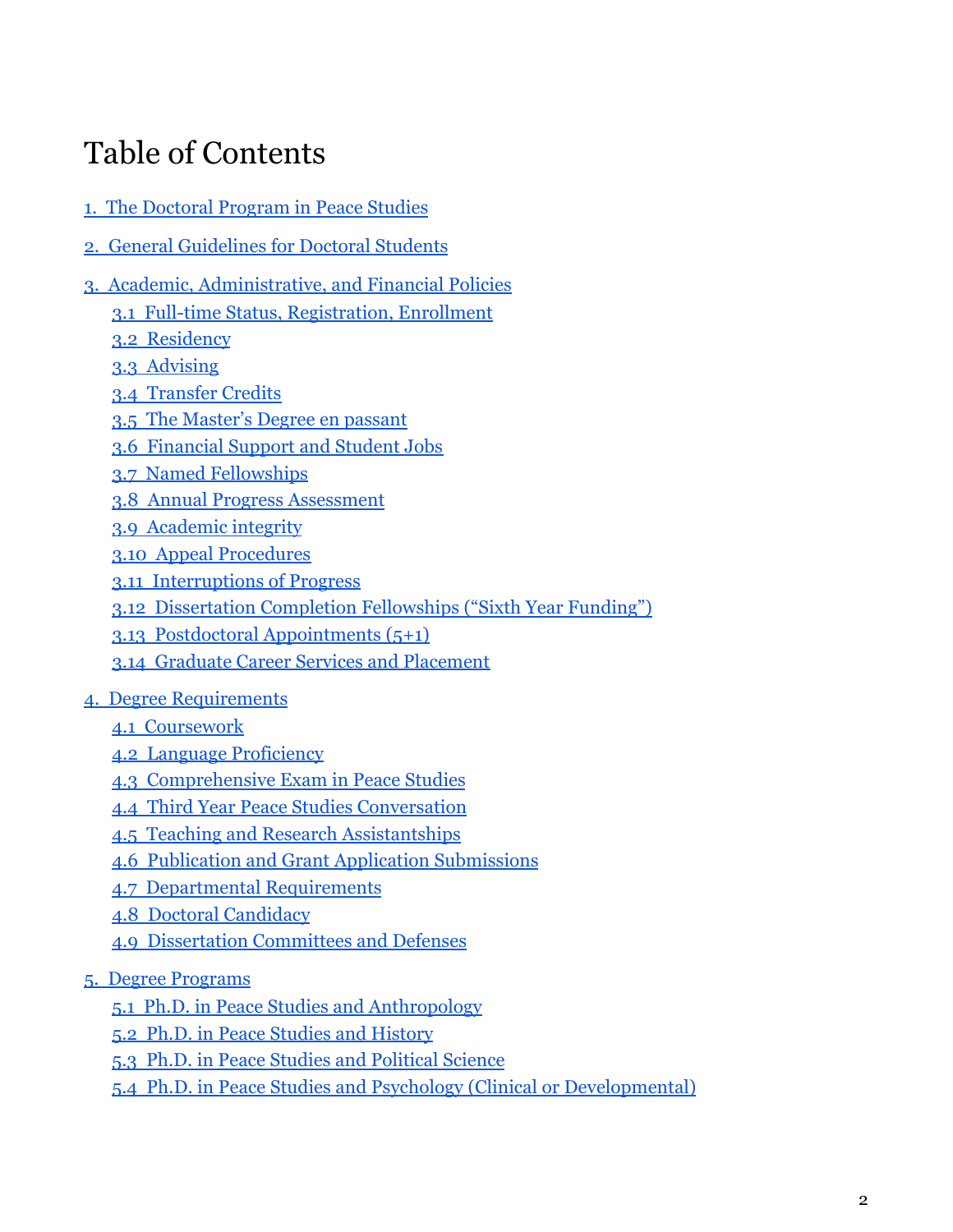[5.5 Ph.D. in Peace Studies and Sociology](#page-31-0) [5.6 Ph.D. in Peace Studies and Theology](#page-32-0)

- [6. Graduate Minor in Peace Studies](#page-33-0)
	- [6.1 Requirements](#page-33-1)

[6.2 Enrollment and Tuition](#page-33-2)

- [Appendix A: Conference Funding](#page-34-0)
- [Appendix B: Summer Research Awards](#page-36-0)

[Appendix C: Instructor of Record \(IOR\) Opportunities](#page-38-0)

[Appendix D: Doctoral Candidacy Checklist](#page-40-0)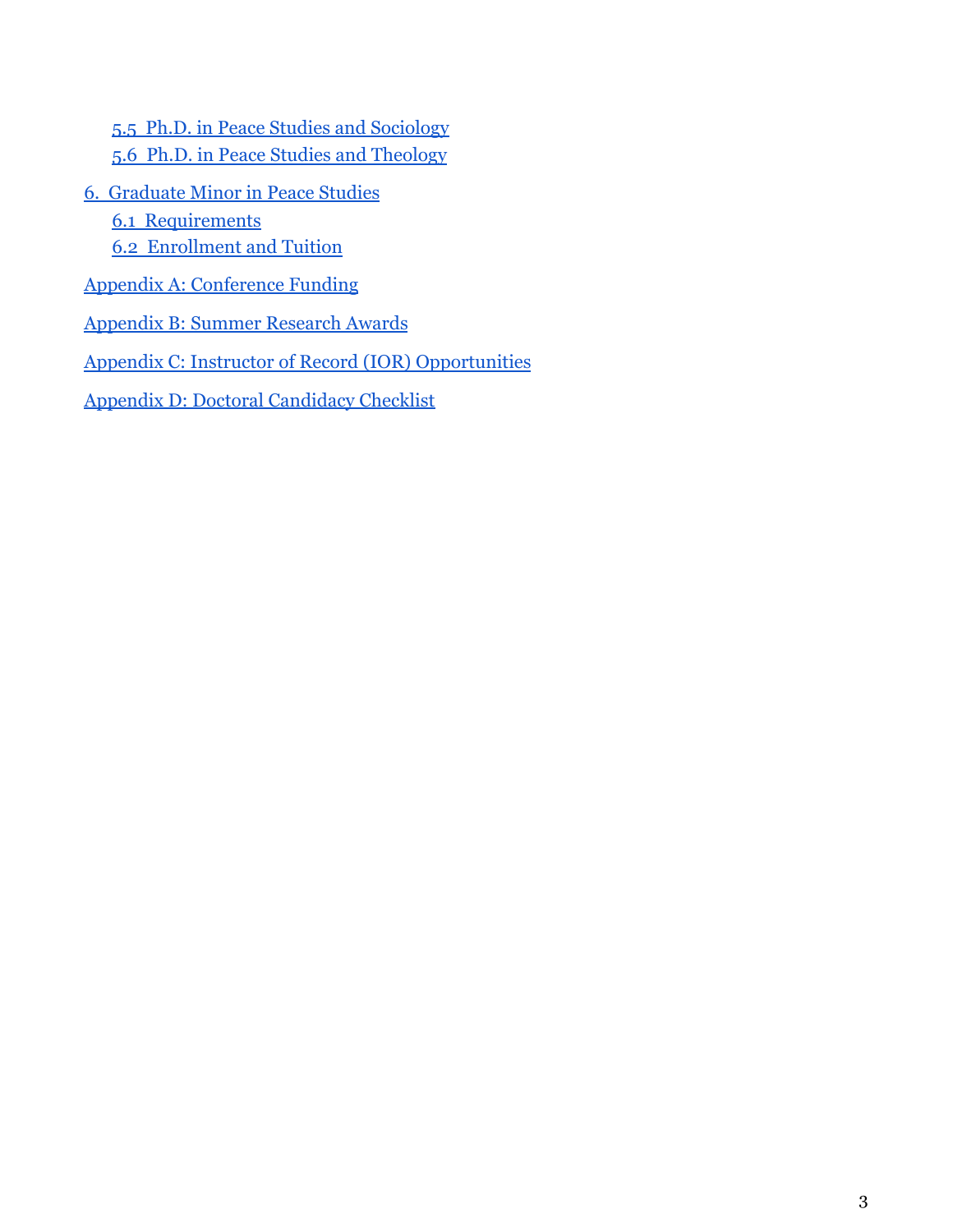# <span id="page-3-0"></span>1. The Doctoral Program in Peace Studies

The University of Notre Dame, a major international Catholic research university, is one of the leading centers in the world for advanced study in the interdisciplinary field of peace research. Part of the Keough School of Global Affairs, the Kroc Institute for International Peace Studies has established a doctoral program that seeks highly qualified students from all major cultural regions of the world and from diverse religious and secular traditions. Students and faculty with diverse perspectives mingle in the classroom and share their disciplinary expertise with one another in research. Successful applicants to this program show serious commitment to advancing humanity's understanding of the conditions essential for peace, justice, and human rights, as well as the causes of armed conflict.

Doctoral students in the Kroc Institute's degree programs receive mentoring from world-class scholars working across several disciplines, find depth in curricula and learning opportunities, and contribute to path-breaking research.

The mission of the Kroc Institute is to be an international community engaged in studying the human, normative, institutional, political, social, economic, psychological, cultural, and religious dimensions of conflict transformation and strategic peacebuilding. The Kroc Institute doctoral program has been carefully designed to provide the best parts of two worlds: 1) solid methodological training within rich bodies of knowledge from time-honored disciplines; and 2) creative research design and interdisciplinary theorizing, problem-centered inquiry, and peacebuilding praxis. The program's primary goal is to empower students to become outstanding independent scholars and teachers who will make important contributions to a growing body of peacebuilding knowledge and practice that will, in the long run, alleviate violence and human suffering.

Student learning opportunities arise from the Kroc Institute's rich array of research, education, practice, and outreach programs. These explore the ethnic, national, religious, and structural dimensions of violent conflict and peacebuilding; the ethics of the use of force and nonviolent action; and the peacemaking role of international norms, policies, and institutions, including a focus on economic sanctions and the promotion of human rights. Students are invited to participate in conversations with guest lecturers and visiting fellows about current issues and policy-relevant research.

Students work closely with faculty who are engaged in cutting-edge research and who are leading innovators in their fields. Faculty and professional specialist staff members of the Kroc Institute and affiliated faculty fellows from a dozen departments and several professional schools at Notre Dame conduct the Institute's programs. They, along with the Institute's most advanced doctoral students, reach out to national and international communities through media commentary, online and print publications and blogs, and workshops for peace studies educators and nongovernmental and religious organizations. Kroc Institute faculty and fellows contribute to international policy discussions and peacebuilding practice through their various professional roles and responsibilities in international organizations and the private and public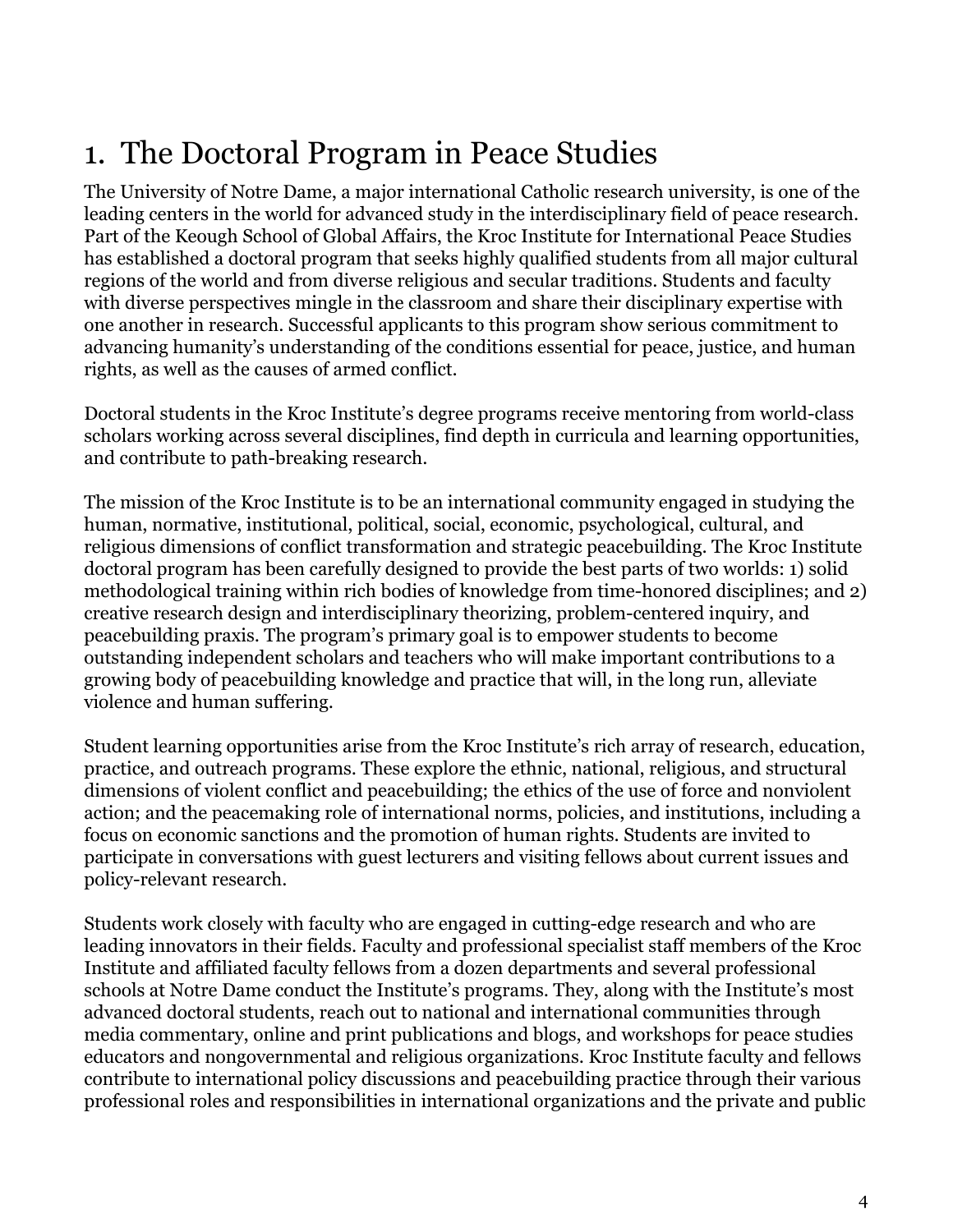sectors. These activities are not merely available for students; they are, in the view of the Kroc Institute faculty, integral to the rigorous study of peace research and professional preparation for what has become the Institute's hallmark of engaged scholarship.

At the doctoral level, the Kroc Institute's mission and intellectual community are manifested in six degree programs constructed in partnership with the Departments of Anthropology, History, Political Science, Psychology, Sociology, and Theology. The Institute also draws upon additional faculty and curricular contributions from other departments, the Law School, and the Mendoza College of Business. The Institute admits to this program only highly-qualified students who seek a doctoral degree in one of these six areas in which degrees are offered: Peace Studies and Anthropology; Peace Studies and History; Peace Studies and Political Science; Peace Studies and Psychology; Peace Studies and Sociology; and Peace Studies and Theology.

The Kroc Institute's substantial human, library, electronic, and financial resources focus on identifying ways to make peacebuilding more effective. The University libraries contain approximately 3 million volumes, provide access to thousands of online databases, and house a document center with over 800,000 United Nations and United States government documents. The Center for Social Science Research and the Office of Information Technology make large-capacity, networked equipment and quantitative and qualitative databases accessible to Kroc students. The nine institutes making up the Keough School of Global Affairs (Ansari Institute for Global Engagement with Religion, Kellogg Institute for International Studies, Keough-Naughton Institute for Irish Studies, Klau Center for Civil and Human Rights, Kroc Institute for International Peace Studies, Liu Institute for Asia and Asian Studies, McKenna Center for Human Development and Global Business, Nanovic Institute for European Studies, and Pulte Institute for Global Development) each make their own valuable contributions to student learning and research. These illustrate but do not exhaust the many learning opportunities at Notre Dame.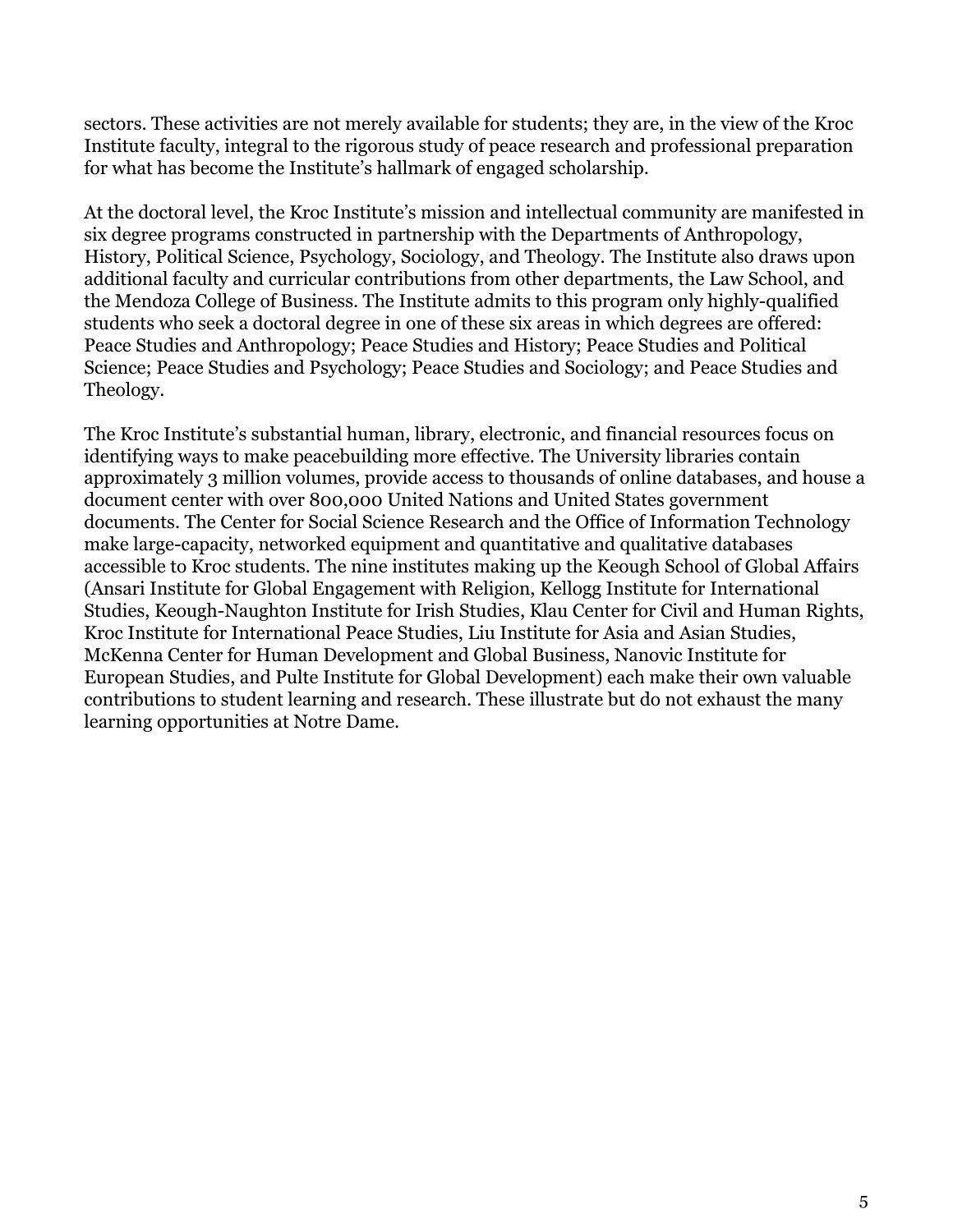# <span id="page-5-0"></span>2. General Guidelines for Doctoral Students

Doctoral students in peace studies should use this manual as the basic set of guidelines for their doctoral work. In addition, each student should consult the guidelines posted by the partnering department in the disciplinary area that they have selected for their peace studies degree.

Both this manual and departmental manuals refer the student, where relevant, to the policies established by the University of Notre Dame Graduate School for all graduate students, because all graduate students must follow the guidelines determined by the Graduate School itself. These are described in the "Academic Regulations'' of the Graduate School Bulletin of Information, which can be found on the Graduate School's website at [graduateschool.nd.edu.](https://graduateschool.nd.edu/) Students are responsible for knowing the requirements and expectations explained in the Bulletin of Information, which contains important information not covered in this manual.

The following paragraphs describe policies specifically for the Kroc Institute's doctoral programs. If any conflict appears to arise between the policies of the Institute and the Graduate School, the rules of the Graduate School Bulletin of Information supersede the policies of the Institute or a partnering department. If questions arise about how to apply particular regulations to any individual case, please consult the Kroc Institute Director of Doctoral Studies (DDS) or Assistant Director for Doctoral Studies, the associated departmental Director of Graduate Studies (DGS), or, where relevant, the student's academic advisor. Normally, the DDS or the Doctoral Advisory Committee (DAC) of the Kroc Institute provides authoritative interpretations of the Institute's academic policies, after consultation with the Director of the Kroc Institute, the Graduate School, and the relevant departmental partner.

Ordinarily, changes in the Institute's doctoral program are not imposed retroactively. Students who enter the program under a given set of regulations may complete their work under them. The relevant manual for a student is the manual in place during the year they entered the program. However, students can elect to follow the most recent manual. If a student does elect to follow a more recent manual, the student should provide the DDS with written and signed confirmation of their election to do. Also, students should be aware they are subject to the requirements published in the Graduate School Bulletin of Information from the year in which they matriculated. Any departure from the agreed-upon policies laid down in this manual requires the approval of the Institute DDS.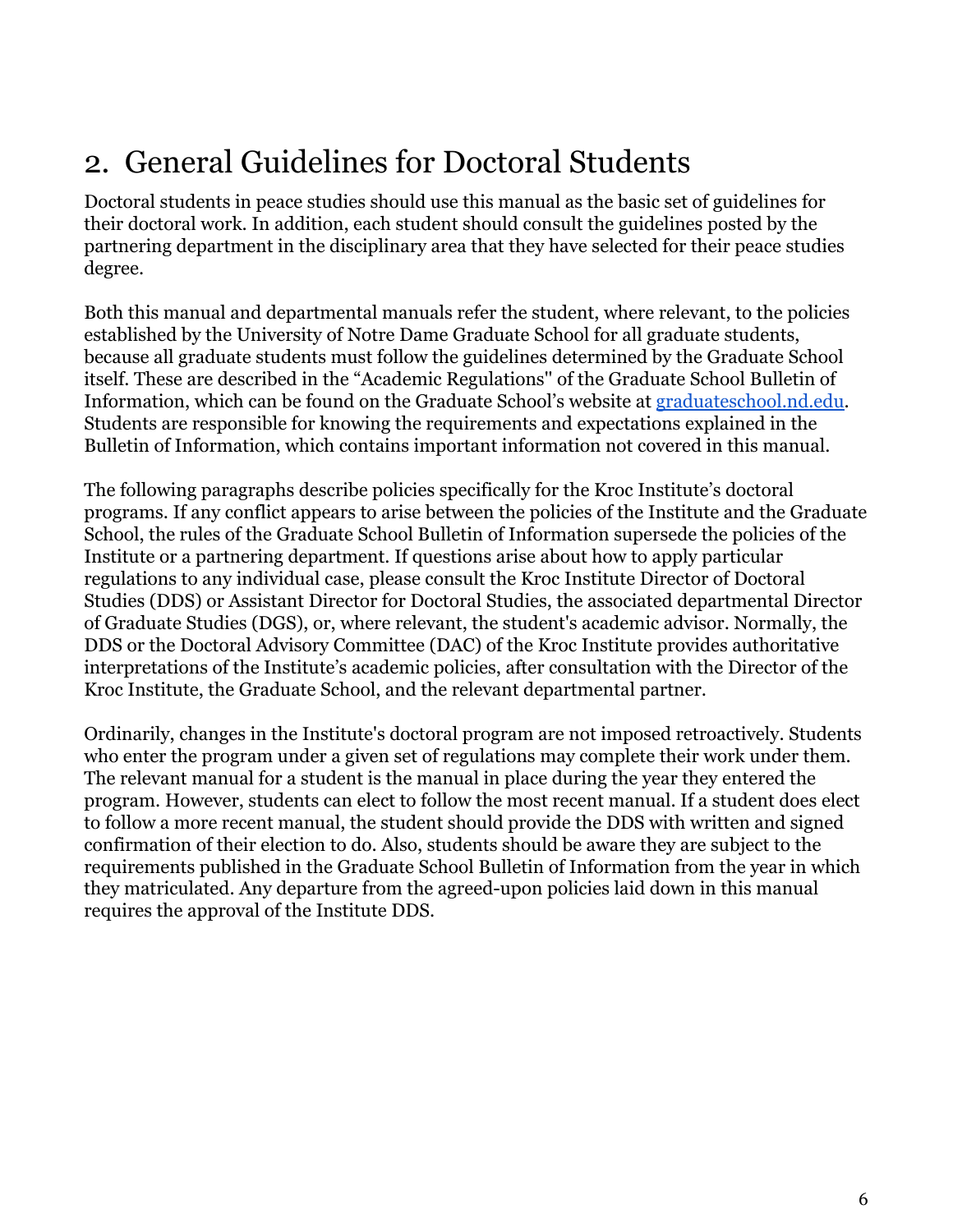# <span id="page-6-0"></span>3. Academic, Administrative, and Financial Policies

# <span id="page-6-1"></span>3.1 Full-time Status, Registration, Enrollment

All students admitted to the doctoral program in peace studies are considered full-time and degree-seeking. The Institute does not normally admit part-time or online degree-seeking students. Requests for verification of enrollment or student status should be submitted to the Assistant Director for Doctoral Studies.

During the Fall and Spring semesters, **all students must be registered for at least nine credit hours to maintain full-time status**. Failure to register for this minimum may result in loss of stipend, health insurance subsidy, and other University benefits.

During the Summer Session, **all students must register for IIPS 67890, Independent Summer Research, for tax purposes**. This is a zero credit course.

Students must apply to the Graduate School for a summer tuition scholarship if they want to take courses during Summer Session. Please contact the Assistant Director for details about this process.

Just before the beginning of each semester students must complete **ND Roll Call**, an online process initiated by the Office of the Registrar via email. Enrollment through Roll Call is the student's official agreement that they will attend class and pursue their degree in that semester. Roll Call is required; failure to complete the process will result in removal from active degree-seeking status and from most University systems, including payroll.

NOVO (the University's course registration system), Browse Classes, and ND Roll Call are available at [inside.nd.edu](https://inside.nd.edu/).

# <span id="page-6-2"></span>3.2 Residency

Students are required to be in residence in the greater South Bend region and present on campus for the first three years of the program. Students who have completed their coursework and exams and are conducting research outside of South Bend are permitted to leave residence. The Kroc Institute strongly encourages students who have completed this research to return to South Bend to write their dissertations, as scholarly community and mentoring are essential to timely completion. However, the Institute is willing to make exceptions for students with extenuating circumstances. Such exceptions must be agreed upon by the student's advisor, dissertation committee members, and the DDS before the student leaves the area.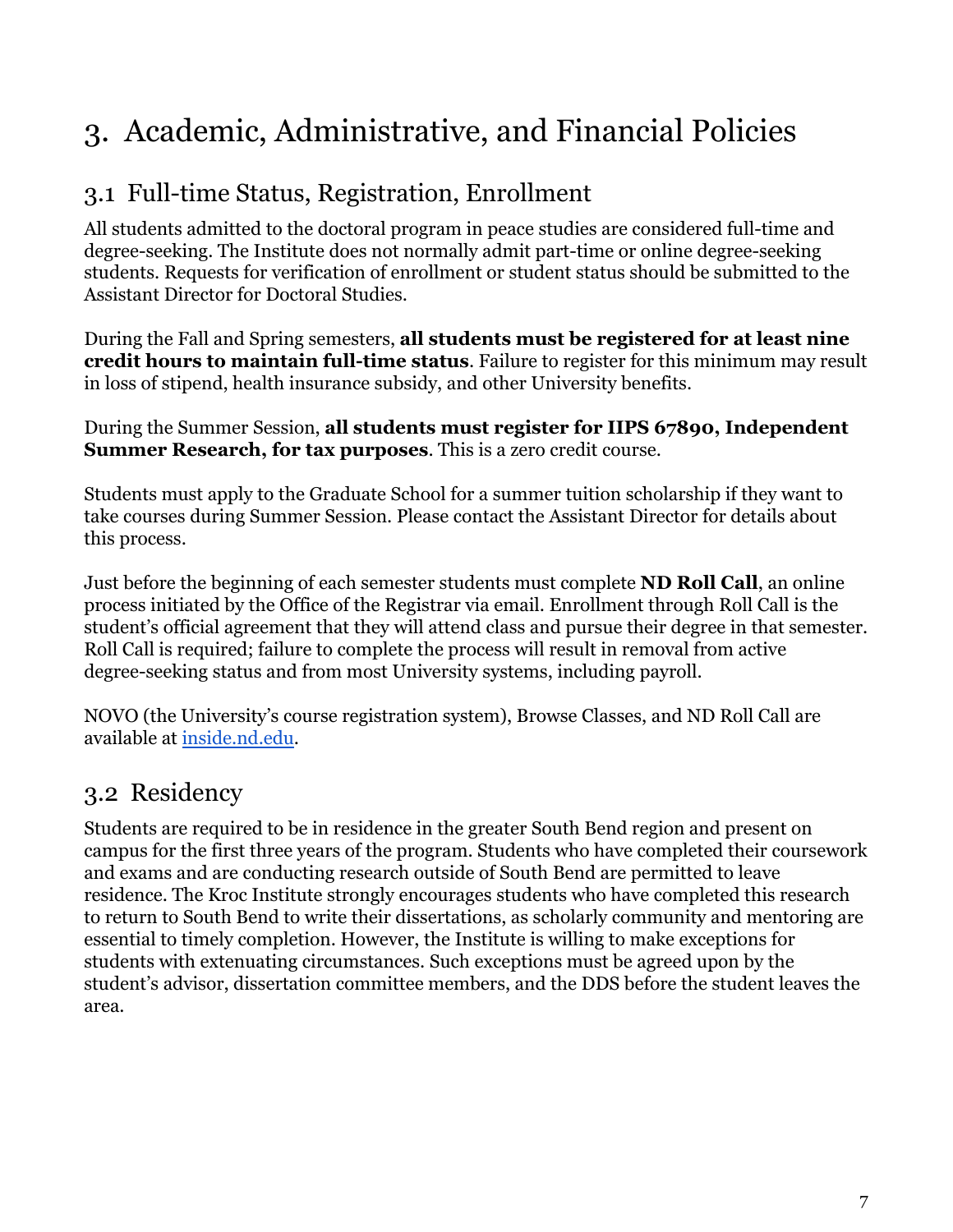## <span id="page-7-0"></span>3.3 Advising

The Director of Doctoral Studies (DDS) at the Kroc Institute is the primary faculty advisor for doctoral students in peace studies during their first one-to-two years. In addition, each student should, from the outset, seek academic counsel from the relevant departmental Director of Graduate Studies (DGS), with whom the Kroc Institute DDS works closely.

As early as possible in their graduate education, each student should develop a long-term working relationship with at least one member of the Kroc Institute faculty in addition to the DDS. Normally, by the end of the spring semester of the first year and no later than the middle of the fourth semester in the program, each student should select a faculty advisor with expertise in their own specialized subfield of substantive interest. Ideally, the person who is selected might later function as a dissertation advisor and committee chair. The opportunity to change advisors is available to the student, assuming that there is another faculty member who is willing and able to serve in that capacity. This substantive advisor should play a central mentoring role for the student, but in addition **the student must consult at least once a semester with the Kroc DDS** and the departmental DGS to ensure satisfactory academic progress in the overall program.

## <span id="page-7-1"></span>3.4 Transfer Credits

Course credits from a previous graduate degree (conferred or incomplete) may be transferred to the University of Notre Dame to fulfill course requirements in peace studies. Students should consult the DDS for approval and transfer course equivalencies, and the student must establish the relevance of the content of the proposed transfer credit to peace studies. The viability of the proposed credit for transfer is at the discretion of the DDS. Students may transfer credit in lieu of core/required courses only if they establish that the core course content and work requirements would be explicitly redundant vis-à-vis a prior course they have taken. To establish this, they must submit to the DDS the syllabus of the prior course and all major writing assignments completed for that course. Core course replacement credit is granted at the discretion of the DDS, but also under the advisement of the respective faculty person of the core course in question. If approved by the DDS, the Assistant Director for Doctoral Studies processes the transfer.

Students may also transfer graduate credits to fulfill course requirements in their partner department with the approval of the departmental DGS. In this case, the administrator of the partner department processes the transfer and notifies the Assistant Director for Doctoral Studies.

### <span id="page-7-2"></span>3.5 The Master's Degree *en passant*

Peace Studies doctoral students are eligible for a Master's degree *en passant* ("in passing") from their joint department in the College of Arts and Letters (except for the Department of Theology which does not offer this degree). Because these degrees reside outside of the Keough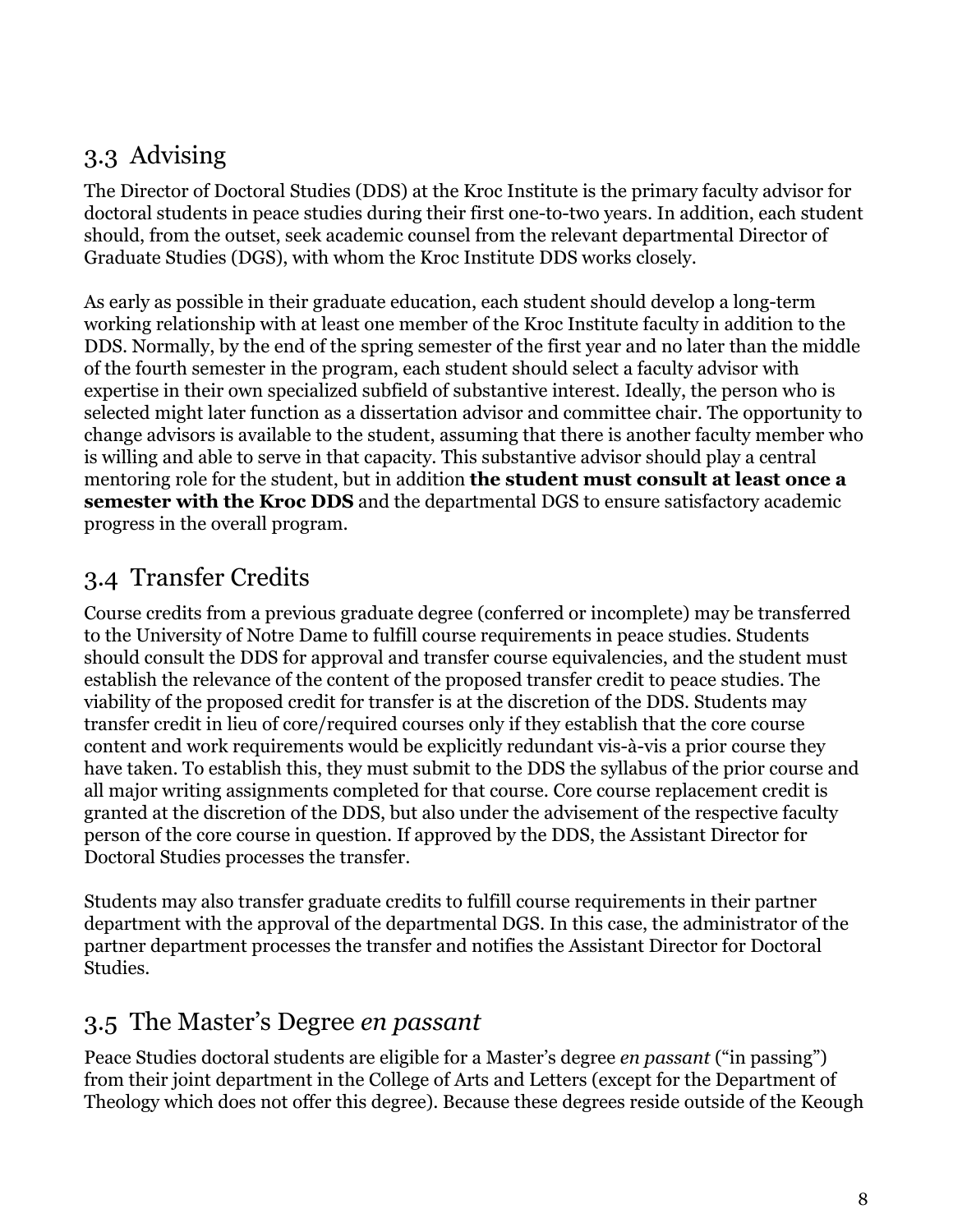School and the Kroc Institute, please consult the administrator of your joint department for details. Generally, a Master's degree may be added to your official curriculum at any time and is awarded when degree requirements have been met, usually in the third year after departmental exams have been passed. Students in Psychology and Sociology are usually required to write and defend a Master's thesis.

# <span id="page-8-0"></span>3.6 Financial Support and Student Jobs

To enable students to take advantage of the many opportunities that arise only with full-time study, the Kroc Institute offers generous financial support for full-time, degree-seeking doctoral students in good academic standing. This includes a 12-month stipend for living expenses, full tuition scholarship, health insurance premium subsidy, and conference and professional development funding. Details regarding a student's financial agreement are included in the admission offer letters from the Kroc Institute and the Graduate School. Generally, stipend payments are offered for five years and tuition scholarships are offered for up to eight years.

Financial support (scholarship, stipend, etc.) is renewable annually, but renewal is by no means automatic. It is contingent upon the diligent performance of study and work obligations, including making satisfactory academic progress. To be eligible for financial support from the University for the fifth academic year, students must have fulfilled all program requirements and been admitted to candidacy, except for students in Psychology who have five years to achieve candidacy.

The Kroc Institute provides up to \$1,000 annually to support student presentations at academic conferences. Please see Appendix A: Conference Funding for more information.

The Kroc Institute provides up to \$2,000 each summer (late May-early August) to support students with costs associated with scholarly preparation and research for their dissertations during the summer months. This support is provided on a competitive, case-by-case basis, with applications reviewed by the Doctoral Advisory Committee. Students may NOT apply for summer funding to enhance their stipends or to attend conferences. Please see Appendix B: Summer Research Awards for more information.

Students may work additional jobs subject to the regulations and work limits of the Graduate School. Generally, job requests are submitted by the funding unit, routed through the Graduate School, and sent to the DDS for written approval. Jobs originating from the Kroc Institute should be processed by the Assistant Director for Doctoral Studies.

# <span id="page-8-1"></span>3.7 Named Fellowships

Each spring the Doctoral Advisory Committee reviews current students and makes recommendations for named fellowships. Receiving a named fellowship does not change the amount of the stipend received, but it is an additional recognition by the Institute for those students who demonstrate exceptional promise and achievement.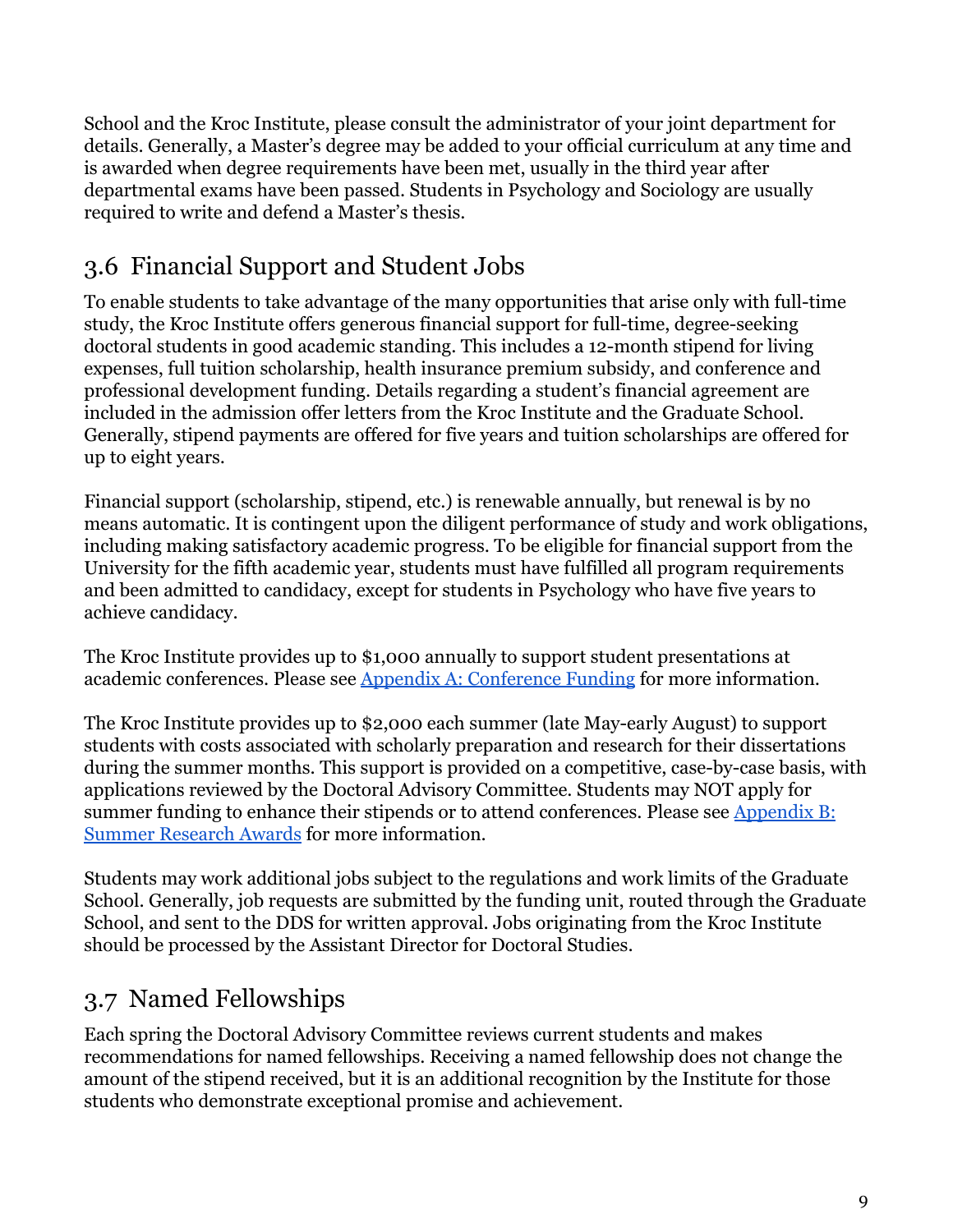#### The Kroc Institute named fellowships are:

#### The Mullen Family Fellowship

Each year two second-year Ph.D. students are selected as Mullen Family Fellows. Selection is based on demonstrated excellence and promise in the first year of studies in the program. The fellowship bears the Mullen name because of a generous contribution received in 2008 from the Jack Mullen ('53) family. Jack Mullen was chair of the Kroc Institute's Advisory Council from 2003–2016.

#### The Steven Pepe Fellowship

Advanced students, normally doctoral candidates (ABD), are eligible for the Steven Pepe Fellowship. This fellowship was made possible through the generous donation of Steven Pepe, a retired United States Magistrate Judge, District Court, Eastern District of Michigan, and a long-time member of the Kroc Institute's Advisory Board.

#### The John Darby Fellowship

The John Darby Fellowship is funded through the generosity of members of the Kroc Institute advisory board and was named to honor the late John Darby, a Kroc Institute faculty member who was instrumental in establishing the Peace Accords Matrix.

### <span id="page-9-0"></span>3.8 Annual Progress Assessment

At the end of each academic year the Doctoral Advisory Committee and other faculty assess the academic standing and progress of each student in the program. Many factors are taken into consideration, including the following:

- GPA and grades or incompletes earned in course work;
- assessments conveyed in comments (both written and oral) from members of the faculty with whom the student has had contact;
- performance and timeliness of comprehensive examinations;
- the quality of participation in interdisciplinary student-faculty seminars and research conversations;
- work on research and articles being prepared for submission to scholarly publications;
- performance as a teaching or research assistant;
- presentations at professional meetings;
- applications for external funding for research;
- research and writing of the dissertation proposal and the dissertation; and
- any teaching experience.

At the end of each academic year, students may submit the names of up to four faculty members whom the DAC should contact for a frank assessment of their work during the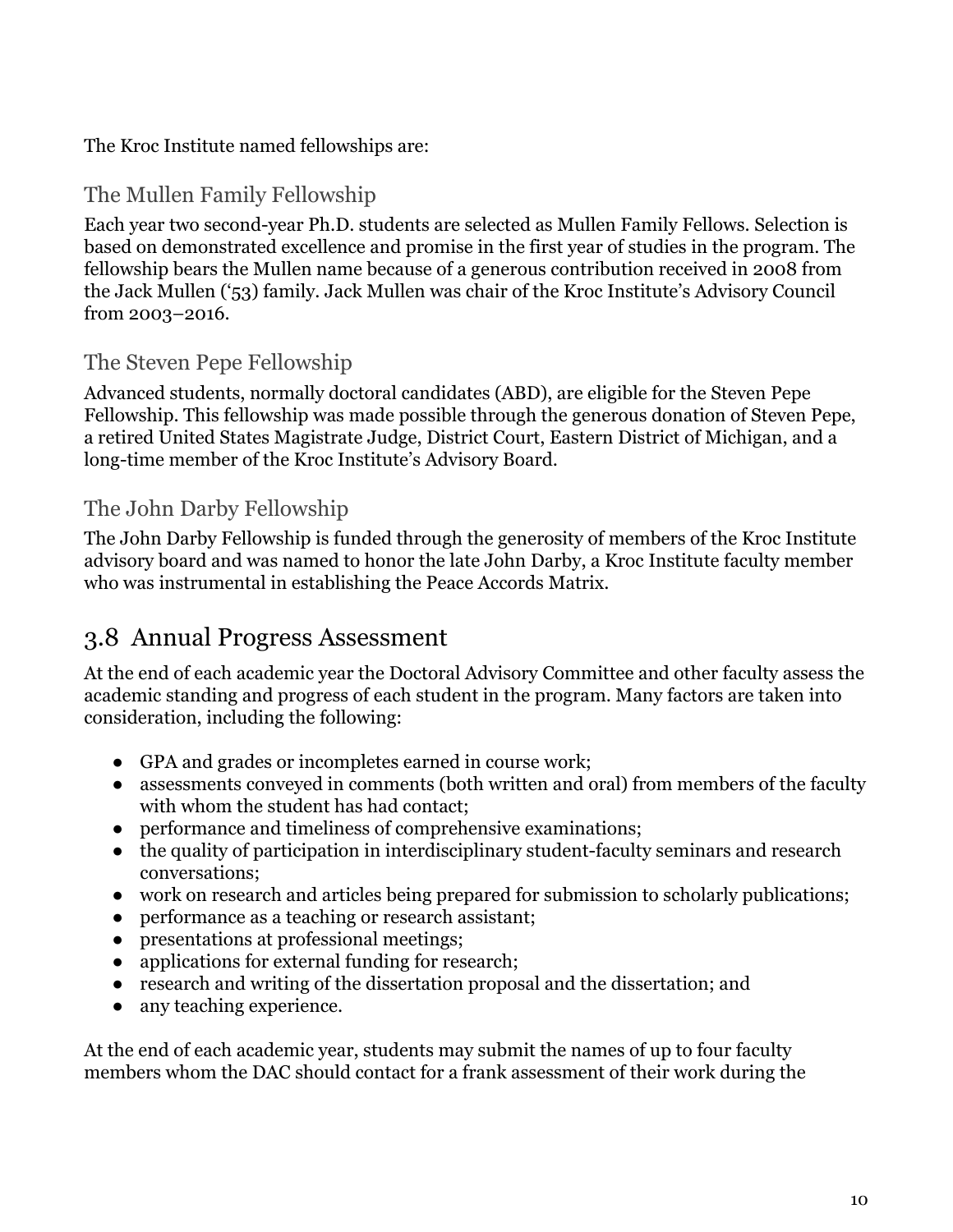preceding year. When considering each student, the committee will identify both praiseworthy and problematic items and will formulate initial recommendations concerning them. The following rankings may be given: 1) exceeds expectations - special commendation for work well done; 2) meets expectations - acknowledgement of satisfactory progress; 3) does not meet expectations - general concern over work and progress. If "does not meet expectations" is given, the assessment letter will inform the student that improvements in performance are required, along with suggestions and a timeline for improvement. In some cases, a decision to terminate the student's enrollment in the University as a degree candidate in the Kroc Institute doctoral program may be rendered, congruent with regulations and policy set by the Graduate School.

All students will receive a personal letter from the DDS, usually in late May, including the results of the progress assessment and general end-of-year comments. Letters are shared with the joint Departments, and Departmental assessment letters are shared with the Institute.

## <span id="page-10-0"></span>3.9 Academic integrity

All students in the Institute's doctoral programs are expected to be fully cognizant of and committed to honoring the detailed regulations and procedures for maintaining academic integrity that are specified in the Graduate School's Bulletin of Information. Violations of academic integrity may occur in classroom work and related academic functions or in research/scholarship endeavors. Classroom-related misconduct includes the use of information obtained from another student's paper during an examination, plagiarism, submission of work written by someone else, falsification of data, etc. Violation of integrity in research and scholarship includes deliberate fabrication, falsification or plagiarism in proposing, performing or reporting research, or other deliberate misrepresentation in proposing, conducting, reporting, or reviewing research. Misconduct does not include errors of judgment, errors in recording, selection or analysis of data, differences in opinion involving interpretation, or conduct unrelated to the research process. Misconduct includes practices that materially and adversely affect the integrity of scholarship and research.

Plagiarism is a form of misconduct. A person's words and ideas are their own; they belong to the individual and should be considered the individual's property. Those who appropriate the words and/or ideas of another, and who attempt to present them as their own without proper acknowledgement of the source, whether intentional or not, are committing plagiarism or intellectual theft. It is assumed that all work submitted by a student represents the student's own original ideas and work. Verbatim copying, paraphrasing, adapting, or summarizing the work of another, regardless of the source – whether books, journals, periodicals, websites, or other forms of media – must be properly cited. Any representation of the work of another that is not properly referenced is considered to be plagiarism. In addition, work prepared by the student previously for a different class or purpose and submitted as an original work can constitute self-plagiarism or "double counting." To avoid accusations of self-plagiarism, students should clearly identify when drawing upon previous work and consult with the instructor as to whether its submission would be appropriate in the specific context. Academia is a place to continually build on one's own ideas, not rehash and repackage those ideas and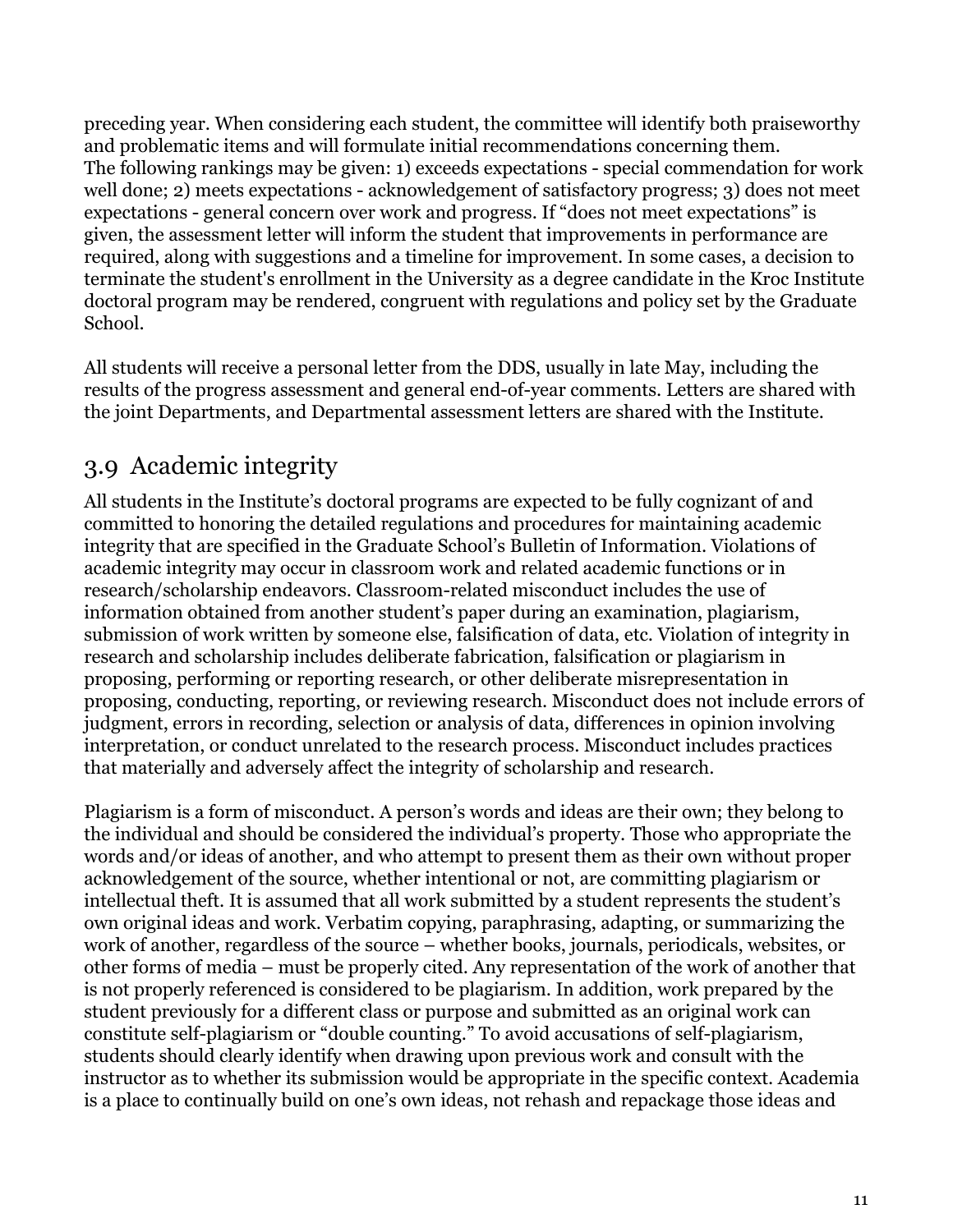pass them off as novel. Ignorance of what constitutes plagiarism is not a defense to an allegation of a violation of the academic integrity policy. It is the responsibility of students to familiarize themselves with this definition of plagiarism and to learn proper citation techniques.

The process for dealing with violations of academic integrity is designed to be fluid and process-oriented in order to ensure that each case receives individual and careful treatment. Professors who have reason to believe that a violation has occurred have the option of working directly with the student on a one-on-one basis to resolve the matter. Any person who has reason to believe that a serious and consequential violation of academic integrity has occurred shall discuss it on a confidential basis with the Kroc Institute DDS. If a perceived conflict of interest exists between the DDS and any accused, the Regan Director of the Kroc Institute shall be notified. The Regan Director (or their designee) shall evaluate the allegation promptly. If it is determined that there is no substantial basis for the charge, then the matter may be dismissed with the fact of the dismissal being made known to the complainant and to the accused if they are aware of the accusation. A written summary of charges, findings, and actions--even if the student is found innocent—shall be forwarded to the Dean of the Graduate School as a matter of documentation. In the case of allegations determined to be worthy of further investigation, the Regan Director of the Institute will select an impartial panel consisting of three faculty members to investigate the matter. The Regan Director will inform the accused of the charges. The panel will determine whether to proceed directly to a hearing, to further investigate the case, or to dismiss the charges. If a hearing occurs and the student is found to be in violation of academic integrity standards, the panel can determine further disciplinary action. The Graduate School provides a process for students who want to appeal disciplinary decisions. More information is available on the Graduate School website.

## <span id="page-11-0"></span>3.10 Appeal Procedures

Occasionally someone who begins a doctoral program does not complete it. For that reason, the University establishes fair processes that protect both students and programs in cases where students are dismissed. The process described here is restricted to academic issues. For more information, see the Academic Integrity section of the Graduate School Bulletin of Information[.](http://registrar.nd.edu/BOI.shtml.)

For issues of personal misconduct, including issues of sexual or discriminatory harassment or disability-related grievances, which are handled by the Office of Student Affairs, additional information is available in du Lac: A Guide to Student Life at [dulac.nd.edu.](http://dulac.nd.edu/.)

If a student fails to pass a comprehensive examination or otherwise fails to perform at a satisfactory level, the DDS will send a written communication to the student informing them of the failure and provide information about any recourse that the student might have. If a student is performing poorly, the advisor or DDS should provide the student with a written notice about the poor performance, indicate the expectations necessary to remain in the program, and give the student a specific time when they will be re-evaluated.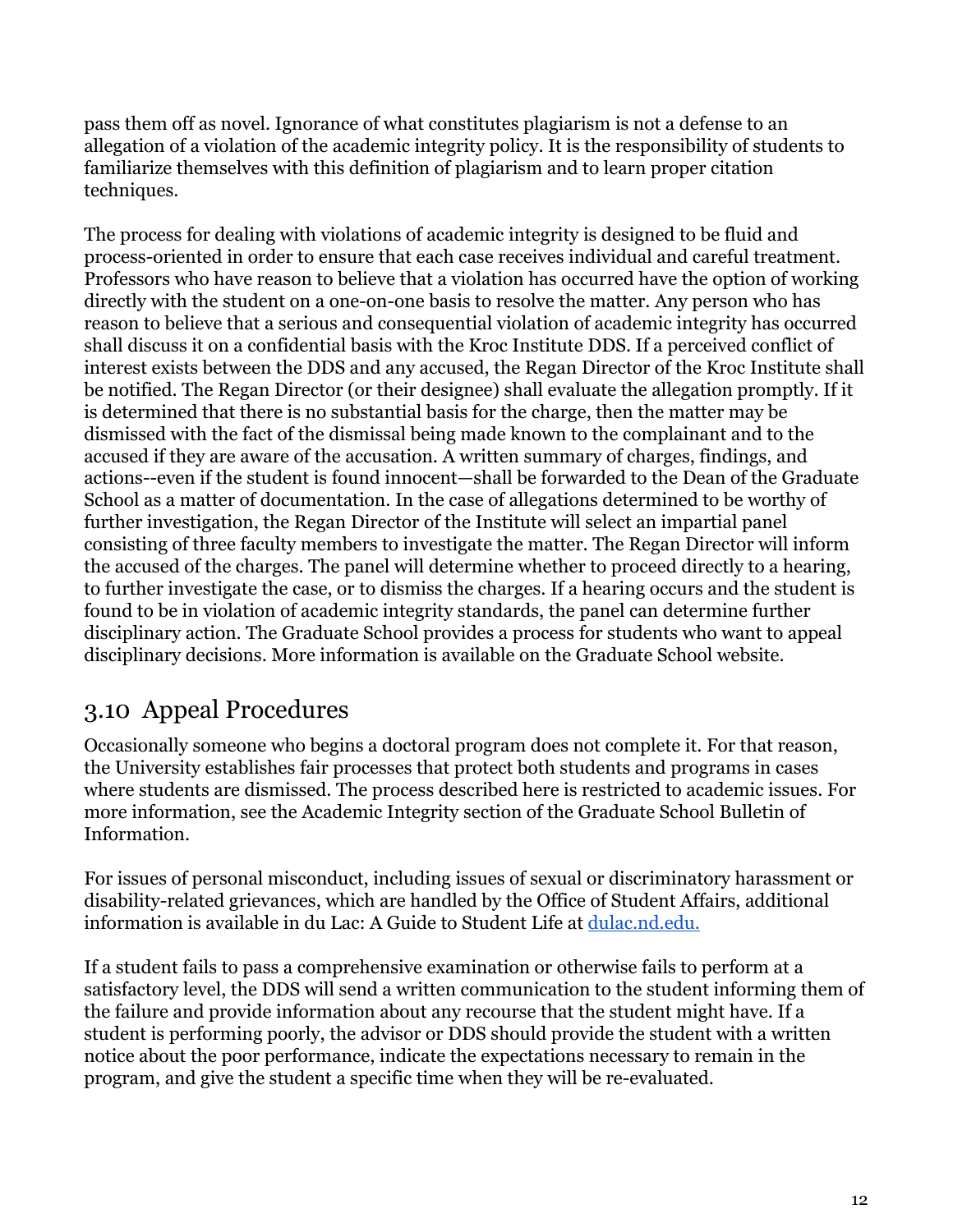If a student is dismissed for academic reasons, they may appeal the decision in a two-step process. The first is within the Institute. If the student does not agree with the Institute's decision, they may then appeal to the Dean of the Graduate School, who makes the final determination. Please consult the Graduate School's grievance process in the Graduate School Bulletin of Information.

#### **The following provides guidance for the first or the local appeal:**

Complaints must be initiated by a written statement from the student to both the DDS and the Regan Director of the Kroc Institute within 14 days from the time when the student is informed of dismissal. To hear the appeal, the Regan Director will appoint an ad hoc committee composed of the Regan Director as chair or another faculty person so designated, and at least two faculty members unconnected factually with the case or the reasons for the appeal. If the Regan Director has been involved in the case, the appropriate associate or assistant dean of the Keough School should appoint the committee and designate the person to serve as its chair. The student's statement should indicate details regarding the nature of the problem, the date(s) the problem occurred, the grounds upon which the appeal is based, background information that the student considers important, and the relief requested.

The appeals committee will promptly and thoroughly investigate the appeal to determine whether the relief requested is warranted. The investigation may include interviews and/or written statements from the student, any student witnesses, faculty or staff members who may be able to provide pertinent information about the facts, as well as a review of any pertinent documents. In most situations during the regular academic year, the appeals committee will complete the investigation in 30 business days. Business days do not include weekends or employee holidays as recognized by the University. There may be some reports that cannot be investigated within 30 business days, particularly during the summer months when faculty may be away. In such cases, the chair of the appeals committee will communicate in writing to the student that the investigation is going to take longer than 30 business days and will also include a statement indicating when the committee anticipates completing the investigation.

## <span id="page-12-0"></span>3.11 Interruptions of Progress

On questions of withdrawal, leaves of absence, medical leaves, and childbirth/adoption accommodations, the Institute follows and refers students to Graduate School policies as specified in the Bulletin of Information. Students considering an interruption of progress should consult with the Director of Graduate Studies as soon as possible.

# <span id="page-12-1"></span>3.12 Dissertation Completion Fellowships ("Sixth Year Funding")

Extensions of stipend payments, in full or in part, beyond five years may be available from the Kroc Institute if warranted. This is decided on a case-by-case basis. To be eligible to apply, the student must be admitted to candidacy and must have applied for at least two major external grants or fellowships (application(s) submitted during the fourth or fifth year count towards sixth year eligibility as long as they are major fellowships/grants). **The following items**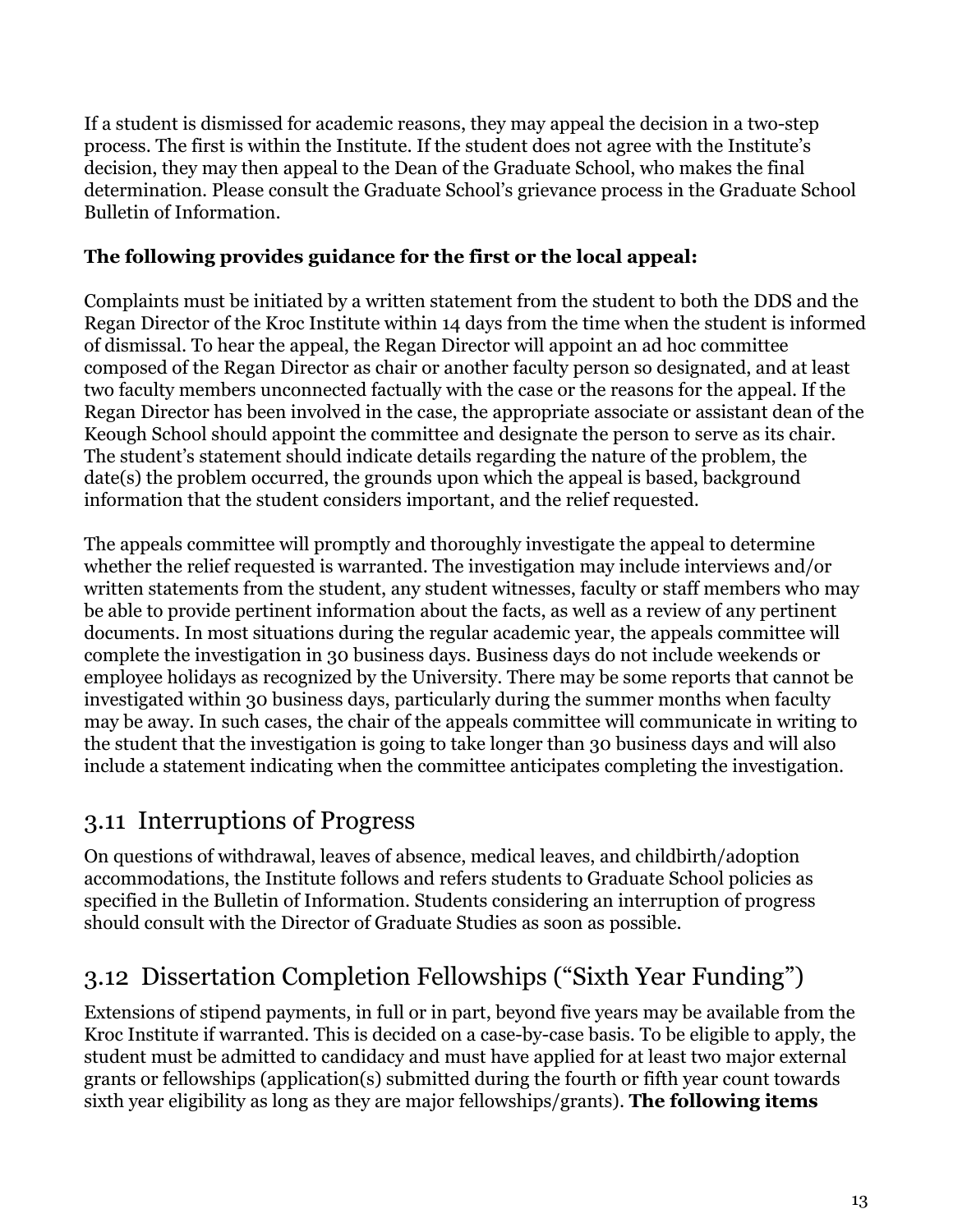**must be submitted to the Assistant Director for Doctoral Studies by October 15 preceding the sixth year** (a single PDF is preferred):

- 1. A statement (no more than two pages single spaced) that demonstrates three key themes: your progress on your dissertation thus far, your need for a sixth year to complete your dissertation, and your good citizenship in the Kroc Institute. You must also list other sources of funding that you have applied to/are applying to for your sixth year, if you have not received a fellowship (i.e. stipend support) at any other time in your Kroc Institute career. If you have received a Fulbright, NSF, USIP, or other fellowship that provided stipend support at another point in your graduate career, please also list that here.
- 2. A detailed timeline to completion that articulates a clear semester-by-semester plan until your planned graduation.
- 3. A signed letter from your committee chair supporting your application statement and affirming that they have read the timeline and agree that it is feasible and necessary.

Students will be notified in writing whether or not their application for a Dissertation Completion Fellowship has been approved. Receiving a DCF is contingent upon enrollment and participation in the Dissertation Writer's Seminar for the entirety of the sixth year.

# <span id="page-13-0"></span>3.13 Postdoctoral Appointments (5+1)

Kroc Institute Ph.D. students in the joint programs **may** be eligible for the 5+1 postdoc opportunity offered by the College of Arts and Letters, subject to availability based on their degree program and matriculation year. Details may be found at [5plus1.nd.edu.](https://5plus1.nd.edu/) Students interested in taking this opportunity should communicate their intent to the Assistant Director for Doctoral Studies who will provide administrative support. Typically, 5+1 postdoctoral appointments are processed and paid for by the unit for which the student is providing teaching, research, or administrative support. This may be the College of Arts and Letters, the Kroc Institute, the Keough School, or another unit on or off campus.

# <span id="page-13-1"></span>3.14 Graduate Career Services and Placement

All students are encouraged to meet with the Kroc Institute Placement Director at all stages of their progress through the degree. The Placement Director guides students in planning and achieving maximum job prospects for the peace studies side of their academic profile. The Director alerts students to relevant job openings; assists applicants in presenting their CV and cover letters in the most appropriate ways; and arranges practice interviews and job talks for students invited to campus or virtual interviews. Students are **strongly advised** to send samples of job-specific cover letters to the Placement Director for feedback before applying for jobs.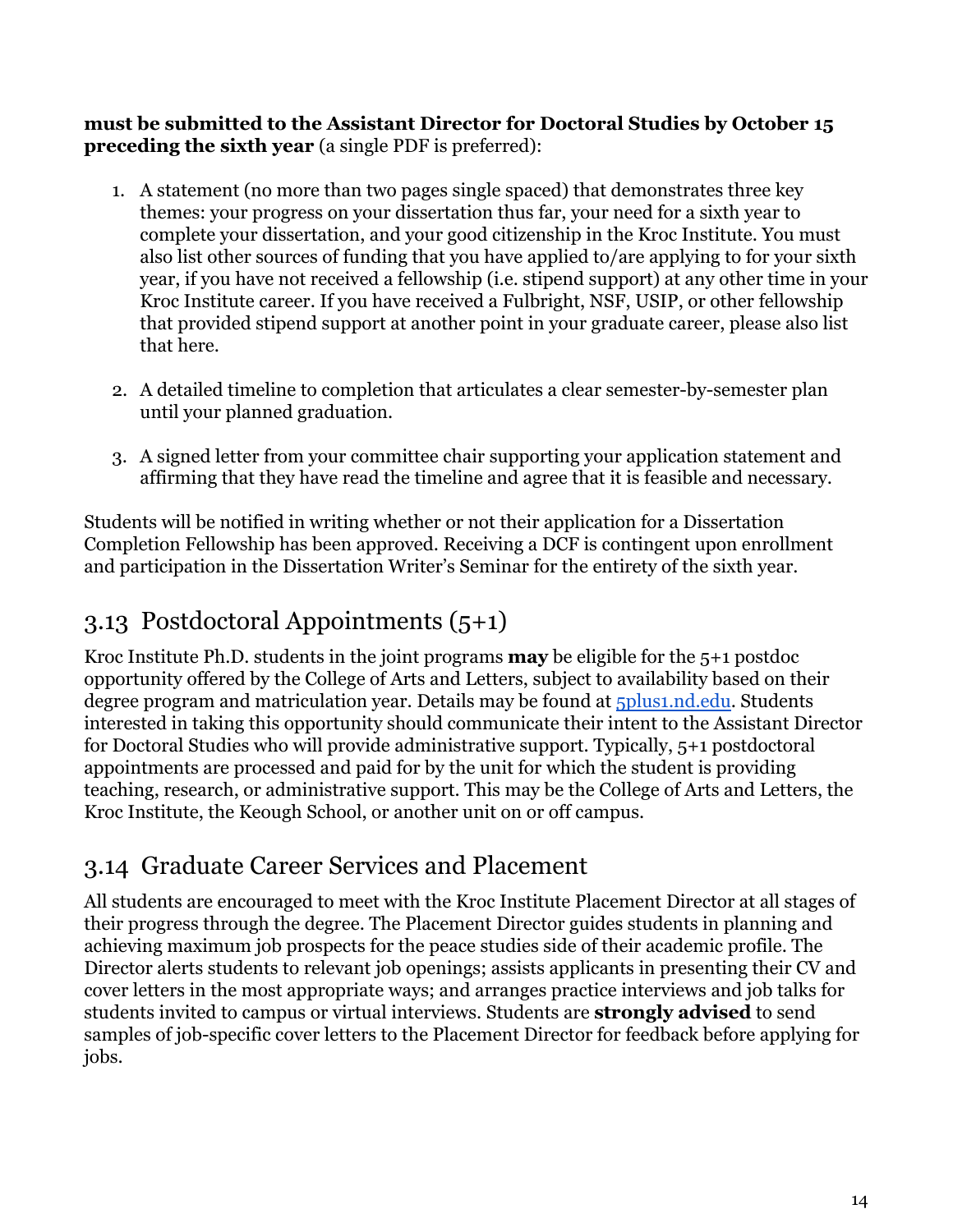Additionally, Graduate Career Services offers copious events, workshops, and other services that have proved invaluable to students as they enter the job market. Special attention is given both to academic jobs and to careers outside the academy. Meetings with the Career Consultant assigned to the College of Arts and Letters and Keough School may be scheduled at [gradcareers.nd.edu](https://gradcareers.nd.edu/).

# <span id="page-14-0"></span>4. Degree Requirements

### <span id="page-14-1"></span>4.1 Coursework

Two sets of courses are required of students in the joint programs: courses in peace studies (designated IIPS for "Institute for International Peace Studies") and courses in the joint department (designated ANTH, HIST, POLS, PSY, SOC, THEO).

### Required Courses in Peace Studies

The Institute requires six graded courses in peace studies:

- IIPS 80103 Peace Studies: Organizing the Field
- IIPS 83200 Strategic Peacebuilding: Advancing Research, Practice, and Policy
- IIPS 80200 Peace Research Methods
- IIPS 83100 Emerging Issues in Peace Studies
- Two electives in Peace Studies (must have an IIPS course number)

In addition, students must register for the following non-graded courses:

### IIPS 93200: Peace Research Education Seminar (PRES)

PRES is a vital part of the scholarly life of the Kroc Institute. It is geared toward doctoral student formation in peace research, and it provides a workshop and laboratory for the practice of the kind of interdisciplinary scholarly engagement that is essential to the Kroc Institute's approach to peace studies and peace research. **Each doctoral student must attend six semesters of PRES**, normally during the first three years in the program. PRES is transcripted as IIPS 93200 for zero credit. All doctoral students in residence are encouraged to attend the PRES workshops, even beyond the required number of semesters. Attendance is taken, and excused absences must be cleared with the DDS prior to the session in question. If a conflict with a departmental event arises, PRES is to take precedence. If TA responsibilities conflict with PRES, permission to miss PRES must be secured directly from the DDS in the semester prior to the TA responsibilities.

### IIPS 93100 / 93101: Dissertation Writers Seminar

This course is required for all students working on their dissertations during their **fifth and sixth years in the program**. Any ABD student who is non-resident is required to participate remotely via Zoom (in this case, the student should register for the non-resident dissertation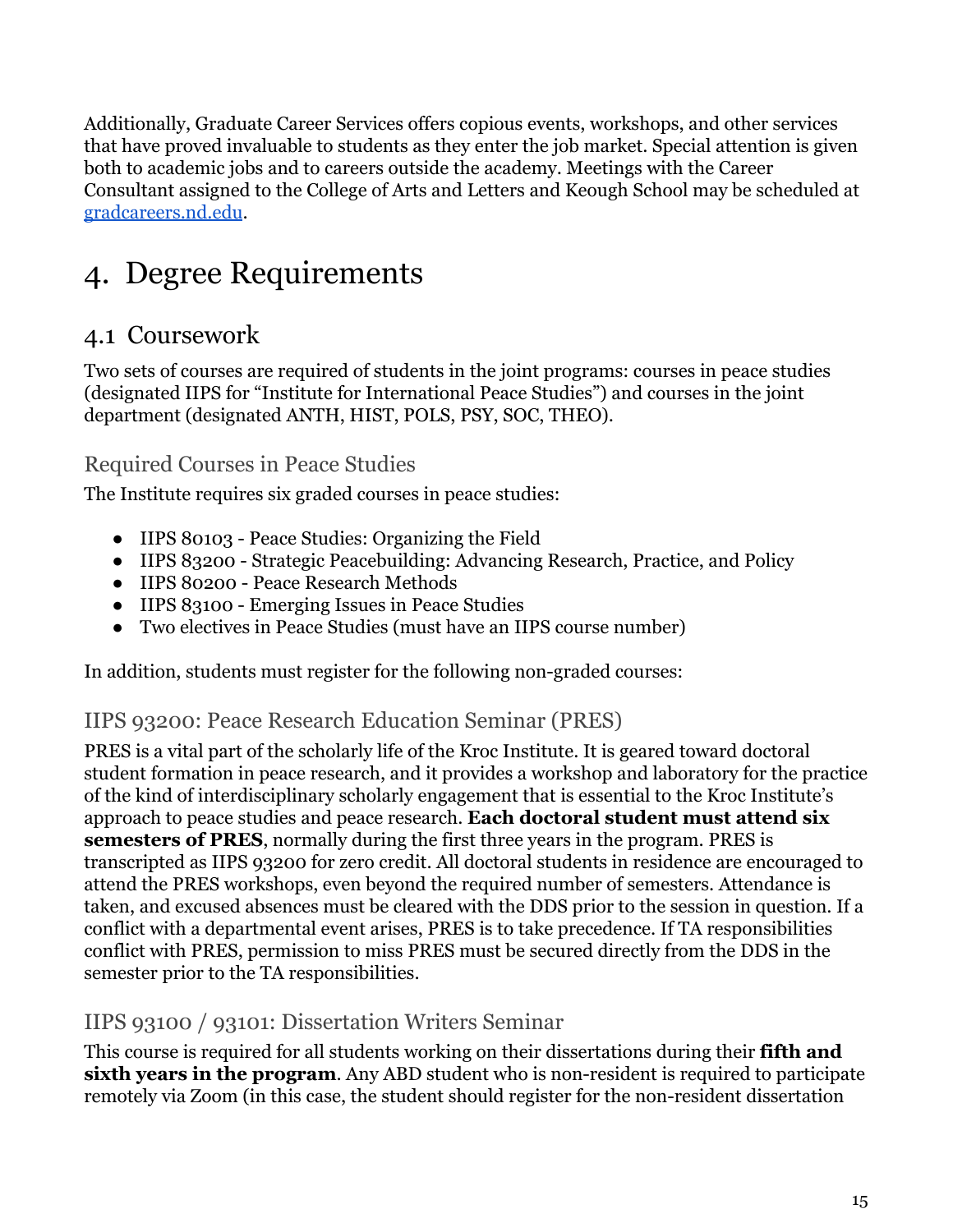writing seminar course along with non-resident research and dissertation with their advisor). The course is designed as a collaborative workshop to support dissertation research and writing, as well as professionalization activities, by advanced students in all six of the Peace Studies joint programs. Students serve as discussants of each other's writing.

### Additional Considerations

With approval, a Directed Readings in peace studies (IIPS 86100) may be used to fulfill one IIPS elective. Students should seek approval to register for a Directed Readings by sending a proposed syllabus to the DDS at least two months in advance of the semester in which the directed readings course is requested. If approved, the Assistant Director will set up the course with the appropriate faculty member and permit registration through NOVO.

Course requirements in the joint departments are determined by department faculty leadership and should be reviewed with the departmental DGS.

Once a student has completed all required courses and electives, they should, in consultation with the Assistant Director, enroll in the appropriate exam preparation course or research and dissertation course to keep their schedule at 9 credits total each semester. Research and dissertation credits for peace studies students MUST be transcripted with the IIPS course number. Departmental research and dissertation credits are not permitted.

If a student is no longer resident in South Bend and no longer utilizes University services on campus, they should select dissertation courses designated "nonresident." There are also tuition and student fees implications based on residency status that should be considered.

Suggested timelines for courses are contained in each [curriculum guide published on the Kroc](https://kroc.nd.edu/ph-d/resources/department-specific-requirements-and-resources/) [Institute website.](https://kroc.nd.edu/ph-d/resources/department-specific-requirements-and-resources/) Though they are regularly updated, keep in mind that very recent changes to departmental requirements may not be reflected in the guides. It is the student's responsibility to be sure they have met all degree requirements, from the Institute and from their joint department, at each stage of their program, in consultation with the DDS, DGS, their advisor, and staff administrators.

# <span id="page-15-0"></span>4.2 Language Proficiency

Students must be proficient in one foreign language in addition to English. If their first language is not English, no further action is required. If English is their first language, they can satisfy the language requirement in multiple ways. Examples include:

- Pass a language course at the University of Notre Dame (language course credits do not count toward degree/graded course credits);
- Pass a language exam administered by a University language department;
- Provide documentation of language study with a recognized assessment structure from outside the University; if such study occurs before matriculation at Notre Dame, it must be no more than three years prior to admission.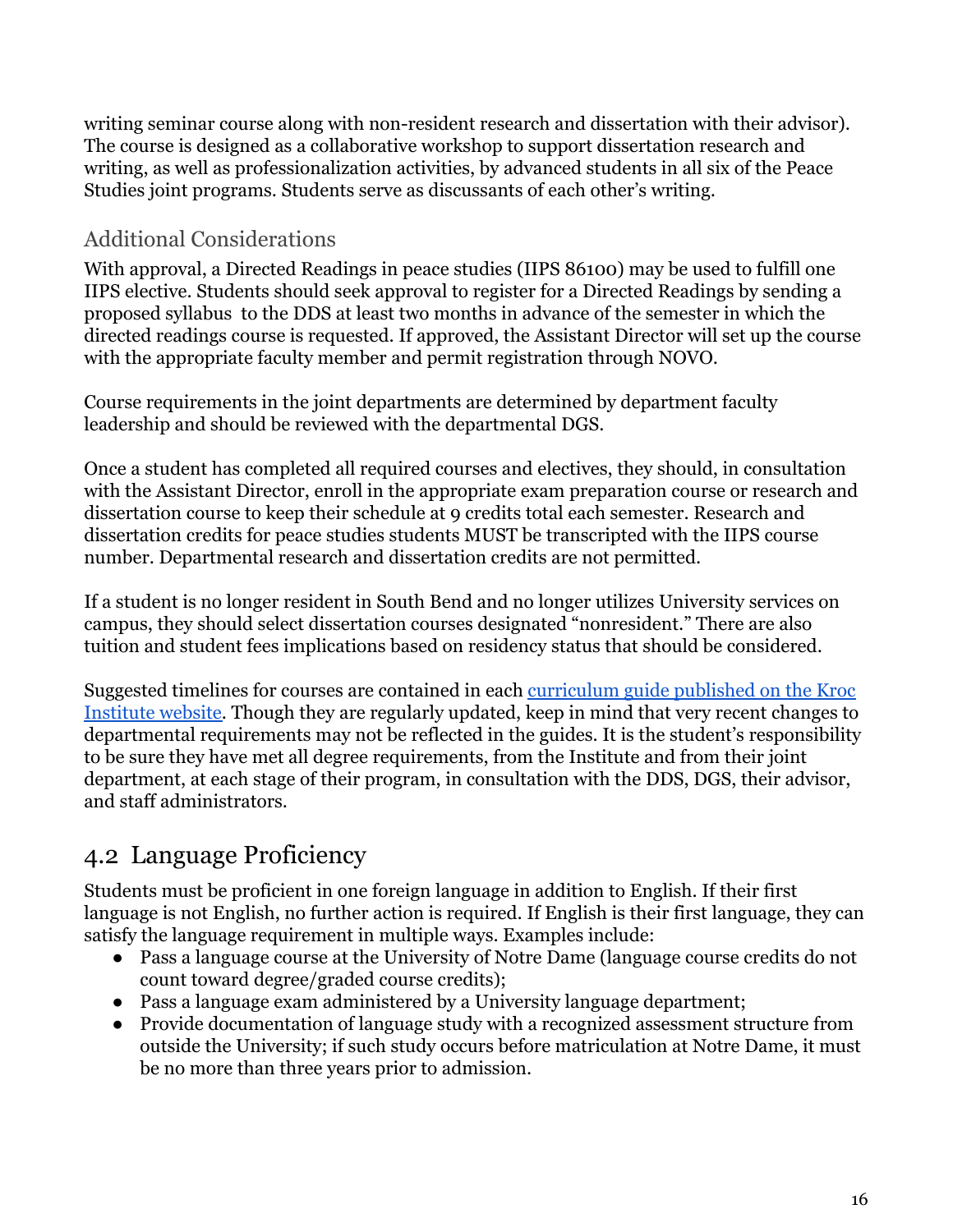Some joint departments such as History and Theology may have language requirements that exceed the Kroc Institute minimum. Students in those programs must meet their departmental requirements.

## <span id="page-16-0"></span>4.3 Comprehensive Exam in Peace Studies

*For convenience, this section is extracted in this [document.](https://docs.google.com/document/d/1xsOoJWbWP2c5xQxIvhJBKctD8RPT_WsI_A8WqCtD5oo/edit?usp=sharing)*

### **Description**

The Comprehensive Examination in Peace Studies, created and graded by Kroc Institute core faculty,faculty fellows and other departmental faculty, examines a student's ability to synthesize 1) peace studies core courses, 2) literature from peace studies broadly construed, and 3) their own topical interests. The exam consists of written answers to faculty questions and, when requested by the examiners, continued discussion in an oral format convened by the DDS. The exam must be passed in order to advance to doctoral candidacy; failure of the exam will result in dismissal from the program.

### Scheduling

Normally, the Comprehensive Exam is taken in the third year of the program. The student may select a start day and time during the academic year or summer session, in consultation with the examining committee, the DDS, and the Assistant Director. Students should plan for 72 hours of contiguous writing time (24 hours per question); Peace Studies and Anthropology students may allow two sessions over two weeks as described below, maintaining 24 hours per question for a total of 120 hours of writing time.

### Faculty Examining Committee

The faculty examining committee consists of the following members:

- The four instructors who taught the four core courses (Organizing the Field, Strategic Peacebuilding, Peace Research Methods, and Emerging Issues in Peace Studies) when the student took them;
- One additional faculty member of the student's choice who has expertise in a related peace studies field; and
- *Peace Studies and Anthropology only*: two additional faculty members in Anthropology.

Core course faculty examiners may be selected for additional questions; non-core course faculty may not write more than one question. Faculty who participated in Department-level exams may also participate in the Peace Studies exam, subject to the faculty guidelines for each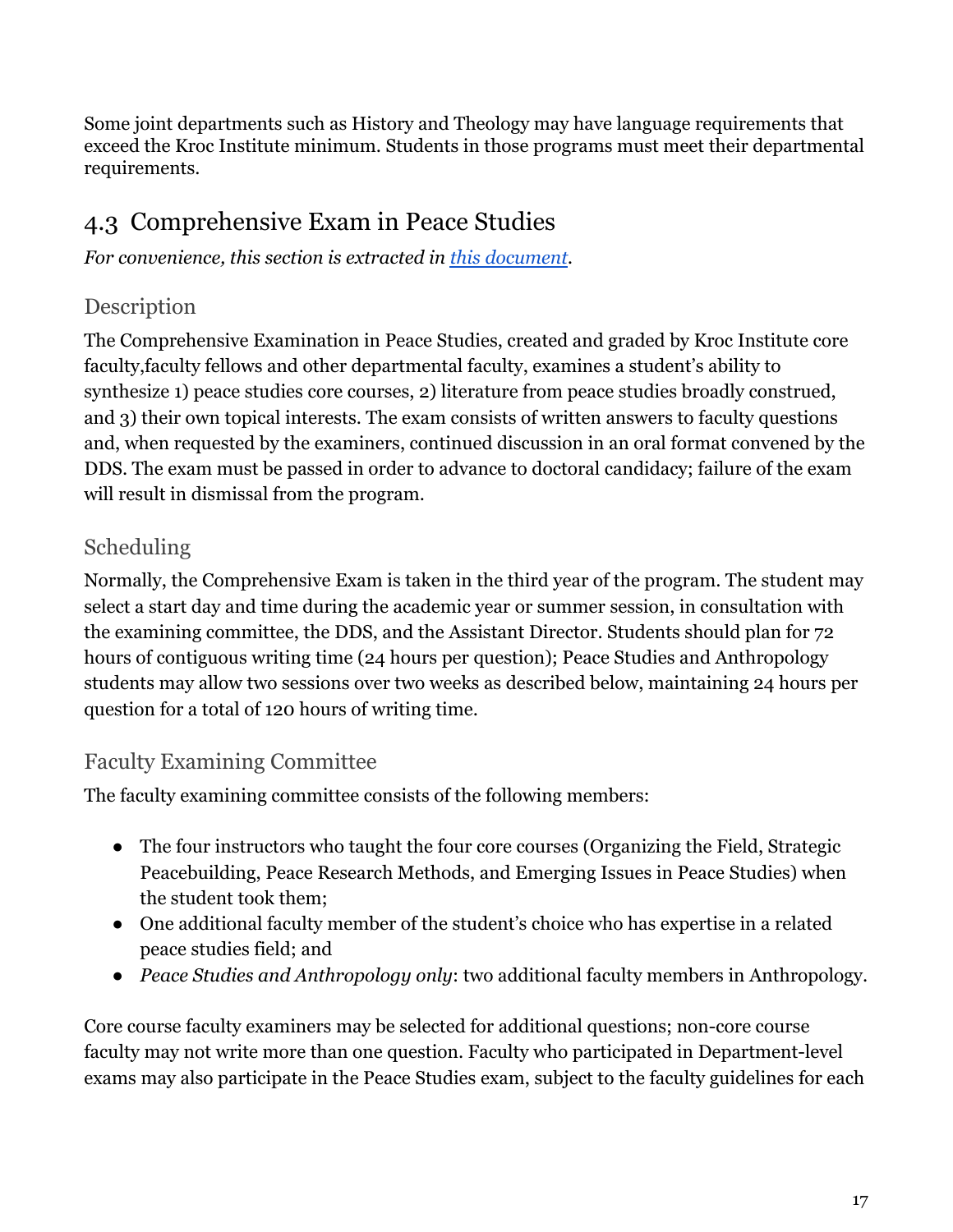question (i.e. - Prof. Smith from History may provide a question both for the History departmental exam and for the Peace Studies exam).

Peace Studies and Anthropology = up to 7 faculty (4 core + 3) All other areas = up to  $5$  faculty (4 core + 1)

### Preparation

Students should prepare for the core course questions by reviewing the syllabi of the courses themselves and by consulting the four faculty members who taught the courses. Material that was not taught in the course the year the student took it cannot be queried by the examining faculty members.

For the additional question (or questions, for anthropologists), students should select the required faculty and develop in-depth and comprehensive bibliographies that contain both canonical literature and cutting-edge research that are relevant to, but not coterminous with, the student's proposed dissertation research. In essence, the exam question cannot duplicate the question the student is attempting to answer with their dissertation, but should draw on an integrative list of writing relevant to their work and to peace studies. Bibliographies should be of 20-30 sources each, including books, book chapters, and articles. The exact number of sources is chosen at the discretion of the faculty examiner and should be based upon research foci (regional, topical, or theoretical) chosen by the student and faculty member.

### Exam Questions

The Comprehensive Exam is based on a set of questions generated by the faculty examining committee. The four core-course instructors will collaborate and write **two** questions based on the syllabi and readings from those courses when the student took them. The additional faculty member will write **one** question based on the bibliography prepared in advance by the student in consultation with that faculty member. Peace studies and Anthropology students will prepare for the three questions described above, and add **two** additional bibliographies, one each with the additional faculty examiners. **All** questions must be answered in writing.

Peace Studies and Anthropology = 5 questions All other areas  $=$  3 questions

### Procedure

At the beginning of the exam period the Assistant Director sends the complete list of questions to the student via email. The student is allotted 24 hours of writing time per question. All written answers are submitted together via email to the Assistant Director at the end of the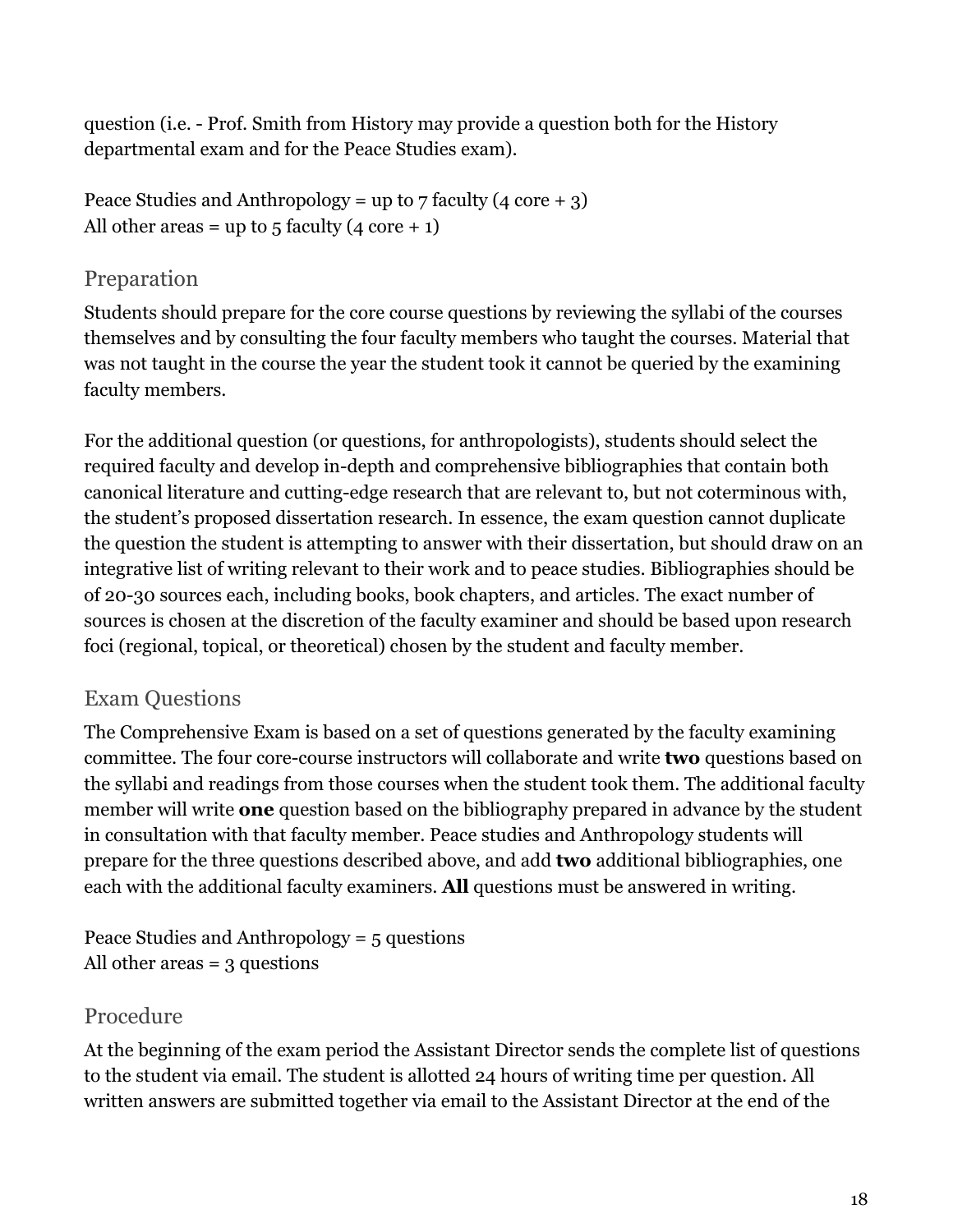exam period. Questions may be answered in any order and may be submitted at any time prior to the time limit. Email timestamps provide evidence of compliance.

Due to the larger number of questions, students in Peace Studies and Anthropology may split their writing time into two portions over two successive weeks as follows: 1) three peace studies questions (core course + 1) and 2) two anthropology questions. Twenty-four hours are allotted for each question, and the procedure for both sessions is the same as outlined above.

All questions must be answered in individual essays of about 2,500 words (not including a bibliography). The exam is open-book and open-note, with the expectation that the student will produce high-quality and thoughtful answers, fully referenced and cited, and include a bibliography of at least fifteen sources drawn from the lists prepared for the exam. It is expected that each question will take approximately six hours to complete, with the remaining time available for editing and revision. It is not expected that the student will include new bibliographic material while writing their answers.

A Peace Studies and Theology exam could look like this:

- The Assistant Director sends all 3 questions via email at 10:00 a.m. ET on May 1;
- The student answers all questions in writing over the next 72 hours;
- The student sends their written answers to the Assistant Director by 10:00 a.m. ET on May 4.

A Peace Studies and Anthropology exam could look like this:

- The Assistant Director sends 3 questions (2 core + 1 peace studies) via email at 10:00 a.m. ET on May 1;
- The student answers all questions in writing over the next 72 hours;
- The student sends their written answers to the Assistant Director by 10:00 a.m. ET on May 4.
- The Assistant Director sends 2 questions (anthropology) via email at 10:00 a.m. ET on May 8;
- The student answers all questions in writing over the next 48 hours;
- The student sends their written answers to the Assistant Director by 10:00 a.m. ET on May 10.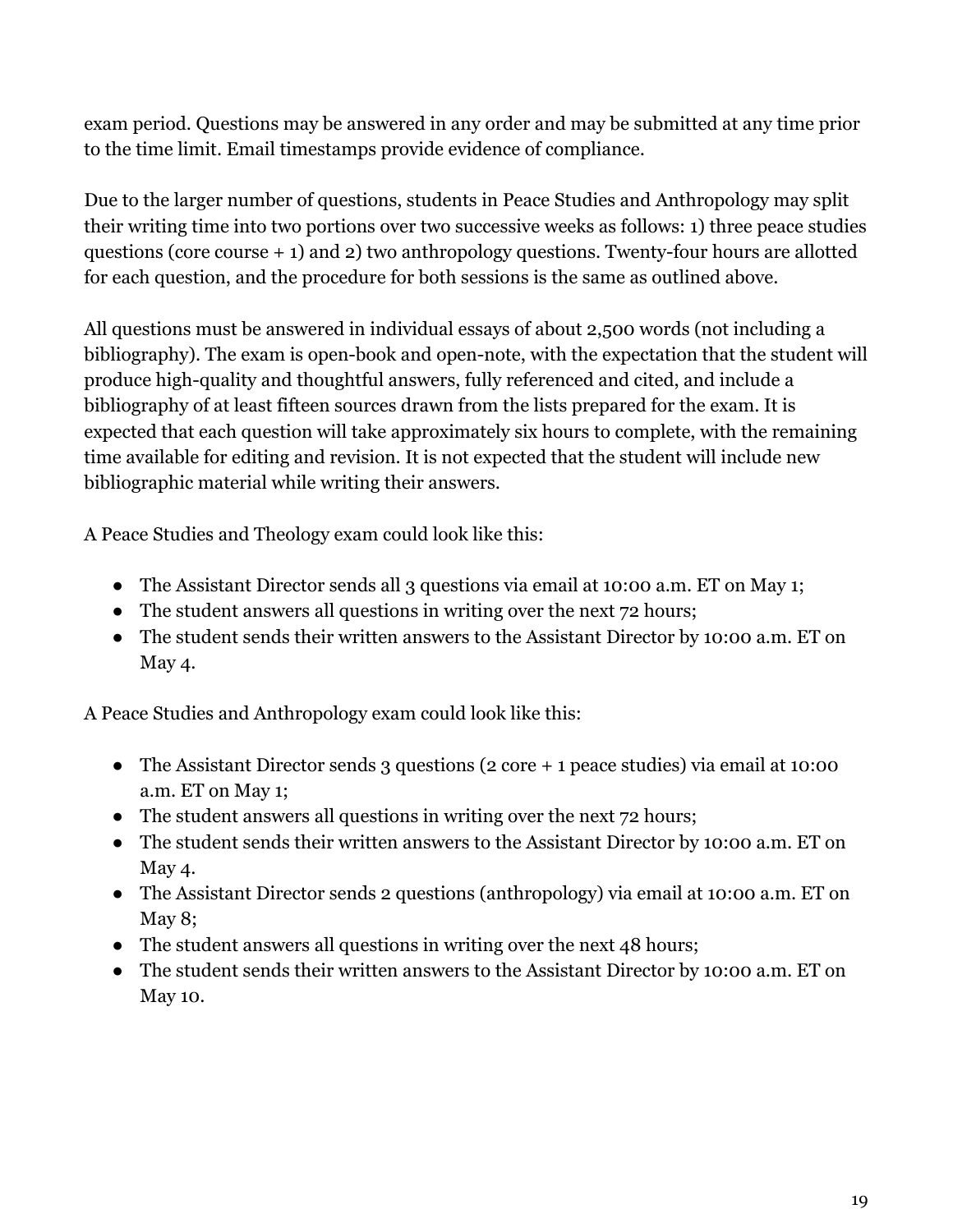#### Assessment and Outcome

Upon receipt of a student's written answers, the Assistant Director forwards the materials to the examining committee for review. The faculty are allowed one week to read and grade the written work and inform the Assistant Director of the outcome; the Assistant Director will then inform the student.

If the examining committee reaches a **unanimous** conclusion that the written work is satisfactory, the exam is graded "pass" (additional designations such as "high pass" may be added by the faculty, but these are honorific only).

If any examining committee member deems the written answer to their questions to be less than satisfactory, that member may request an additional oral exam in which the student can discuss their work further. If an oral exam is requested, the DDS will serve as the official convener of the exam, and only those questions that were insufficiently answered in writing will be addressed with the faculty member who gave the question in an oral format. The length of the oral exam will be determined by the number of examining faculty who deem the answers to their questions inadequate, and thirty minutes will be allotted for each question. For example, if only one question requires an oral exam, the exam will be thirty minutes long; sixty minutes for two questions. The purpose of the oral exam is to allow the student to further discuss their written work, with the acknowledgment that an in-person session with the faculty may help some students to communicate more effectively.

If, after the initial written exam, three or more questions require an oral exam, the student may elect to withdraw from the exam entirely and retake it in the next semester (or after a sufficient period for additional study).

If, in the oral exam, the examining faculty in the oral exam reach a **unanimous** conclusion that the student has performed satisfactorily, the entire exam is graded "pass." **If one faculty member** deems that the student has failed their question in the oral exam, that faculty member can request the student answer a remedial question in writing within one week of the end of the oral exam. The procedure for the remedial written question replicates the rest of the exam: the student is given 24 hours to write an additional 2,500 word open-book, open-note essay (on a related question determined by that examiner) that is fully referenced. If the faculty member still deems the answer unsatisfactory, the student must retake the entire exam.

**If two or more** examining faculty deem that the student has failed their question in the oral exam, the student must retake the entire exam.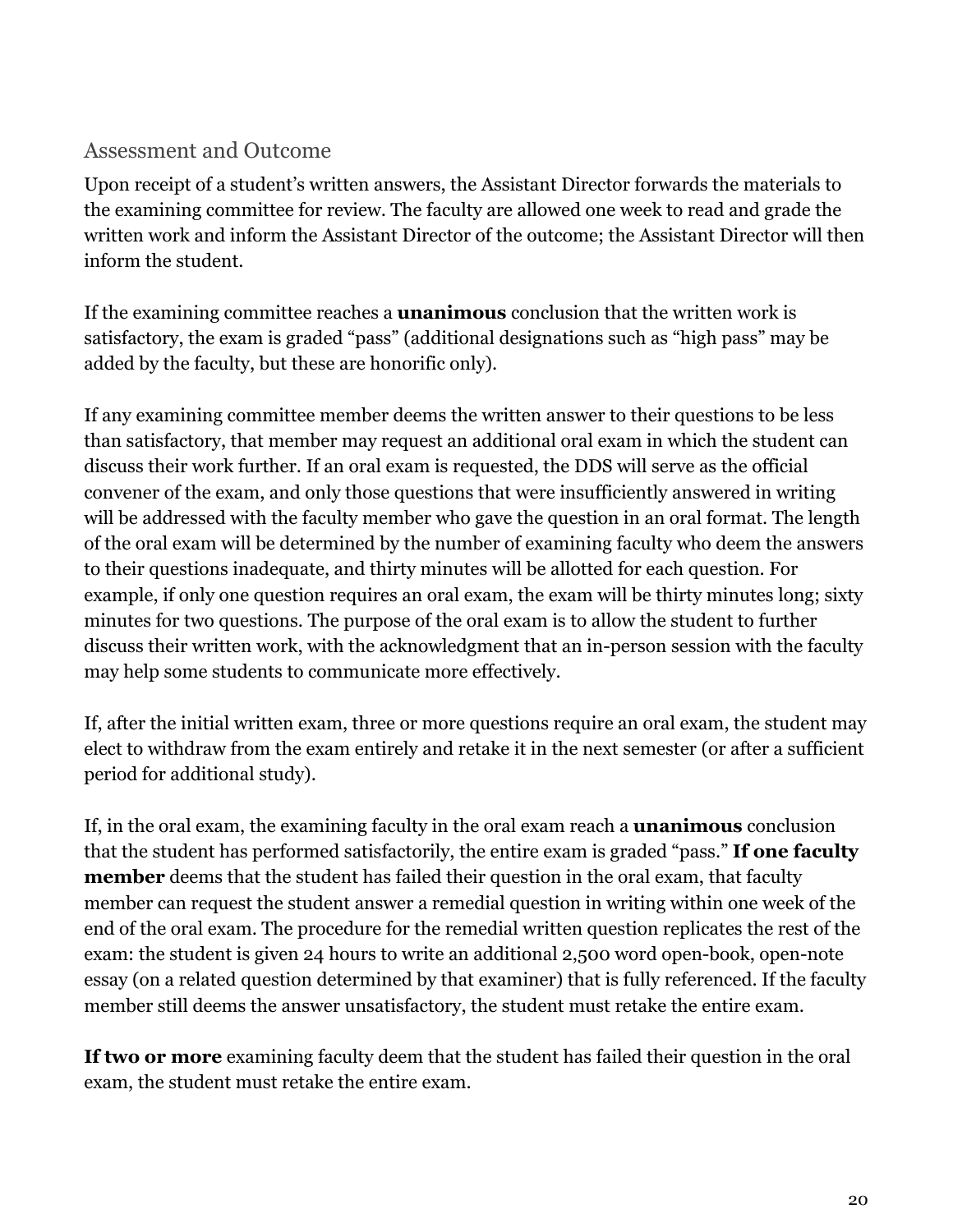Failure to pass the Comprehensive Exam after two attempts will result in dismissal from the doctoral program.

If, for whatever reason, a student postpones their first attempt at the Comprehensive Exam until the end of the eighth semester (or tenth semester for Peace Studies and Psychology) and they do not pass, the student will be dismissed from the doctoral program without the option of a second attempt.

#### Summary

All Peace Studies Ph.D. students (up to 5 faculty; 3 written questions):

- Review the syllabi and literature of the four core courses in consultation with the four faculty members who taught those courses;
- Select one additional faculty member and prepare and in-depth bibliography on a peace studies topic of your choice;
- Answer **two** questions based on the four peace studies core courses;
- Answer **one** question based on the additional bibliography.

Peace Studies and Anthropology students (up to 7 faculty; 5 written questions):

- In addition to the requirements above, develop **two** additional bibliographies with anthropology faculty members on a proposed area of mastery in anthropology;
- Answer **two** questions, one for each additional bibliography.

If the examining faculty deem the written work **sufficient**, the exam is passed.

If the examining faculty deem the written work **deficient**, one or more faculty may request an oral exam convened by the DDS. If three or more faculty request an oral exam, the student may withdraw from the exam entirely and retake it.

If the oral exam is deemed **sufficient**, the exam is passed.

If only one question is deemed **deficient** in the oral exam, an additional remedial question may be written, subject to a pass/fail grade from the examining faculty member.

If more than one question in the oral exam is deemed entirely **deficient**, the student must retake the entire exam.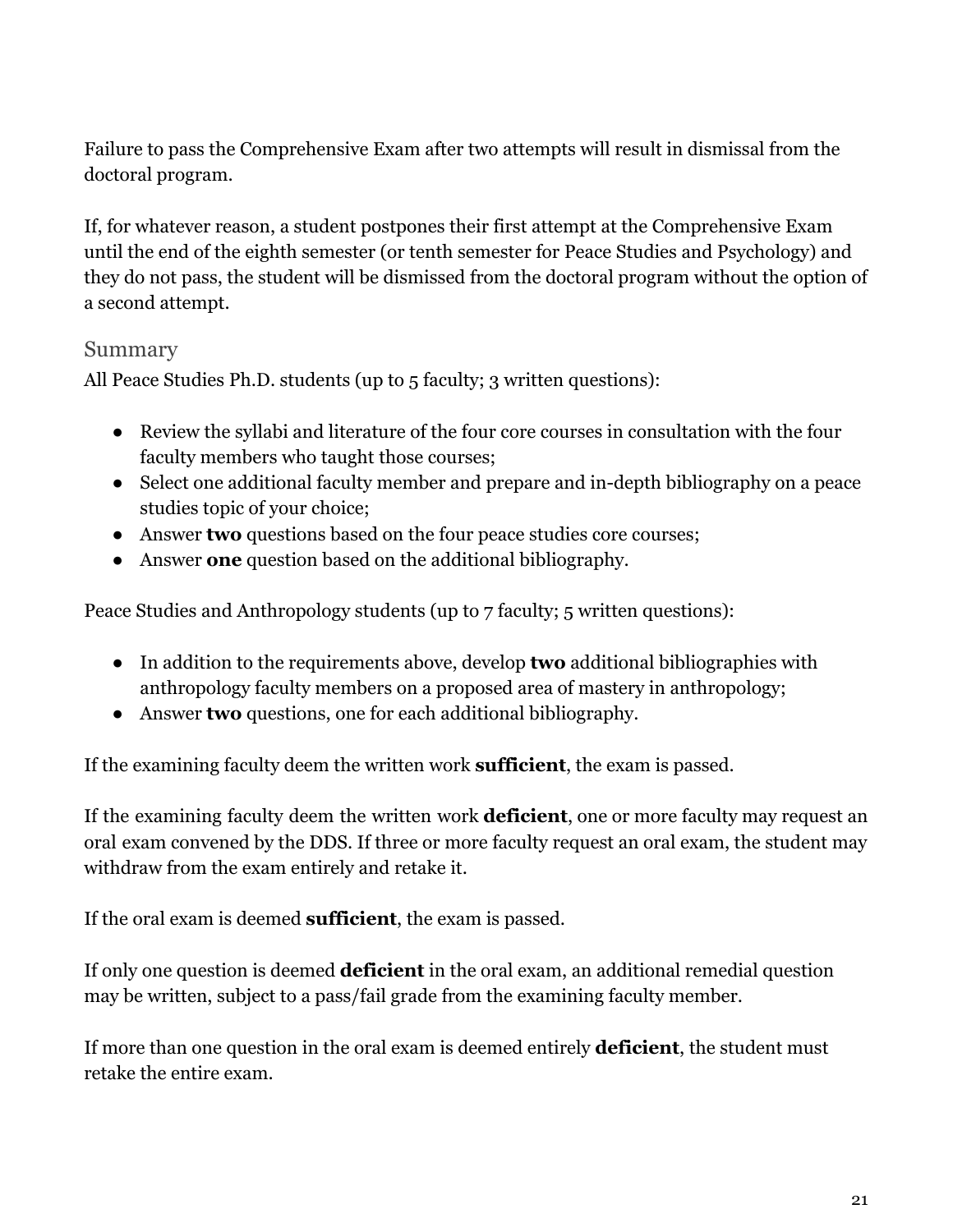If a student does not pass the exam after two attempts, they will be dismissed from the doctoral program.

## <span id="page-21-0"></span>4.4 Third Year Peace Studies Conversation

At the end of the spring semester of the third year, students should plan to meet with the four instructors of the core courses, the DDS, and their advisor for a group discussion of their work. The aim of this conversation is 1) to identify how work toward the dissertation intersects with peace studies, 2) to provide opportunities for the student to bring their ideological and methodological questions to the faculty, and 3) to allow the faculty to suggest new areas of study and engagement with the student. This conversation is not formally assessed, and should be considered a low-stakes but high-intensity opportunity for students to engage with peace studies faculty on their developing dissertation projects.

The format involves two stages. 1) One week before the scheduled conversation the student submits to the Assistant Director a one-page precis of the proposed dissertation work; this brief document will enable the core faculty to prepare suggestions for the student and their work. 2) At the beginning of the meeting the student will make a 10-15 minute presentation to the core faculty articulating the intersection of peace studies theories, frames of analysis, and key works contained in their dissertation prospectus. The student should take the opportunity to identify areas where they feel they have weaknesses or would like additional input on the peace studies component of their work, and the faculty should come prepared to suggest authors, theories, and works for the student. This conversation is intended to provide an opportunity for a focused discussion of peace studies and to ensure that a peace studies component is prominent in the final dissertation.

Normally the Assistant Director will schedule individual, hour-long meetings for each third-year student during finals week of the spring semester, based on student and faculty availability.

# <span id="page-21-1"></span>4.5 Teaching and Research Assistantships

Service to the Kroc Institute takes the form of teaching and research assistantships (TA or RA). Five semesters of TA/RA service are required of doctoral students over the course of their program. The amount of expected service is determined and assigned in all cases by the Kroc Institute, but the service requirement varies slightly from one disciplinary context to another. It is expected that students will divide their assistantships between the Kroc Institute and their joint department. In all cases, students are encouraged to develop a close working relationship with faculty members, because these relationships are vital for students' acquisition of research and teaching skills and professional preparation for high-quality post-graduate employment.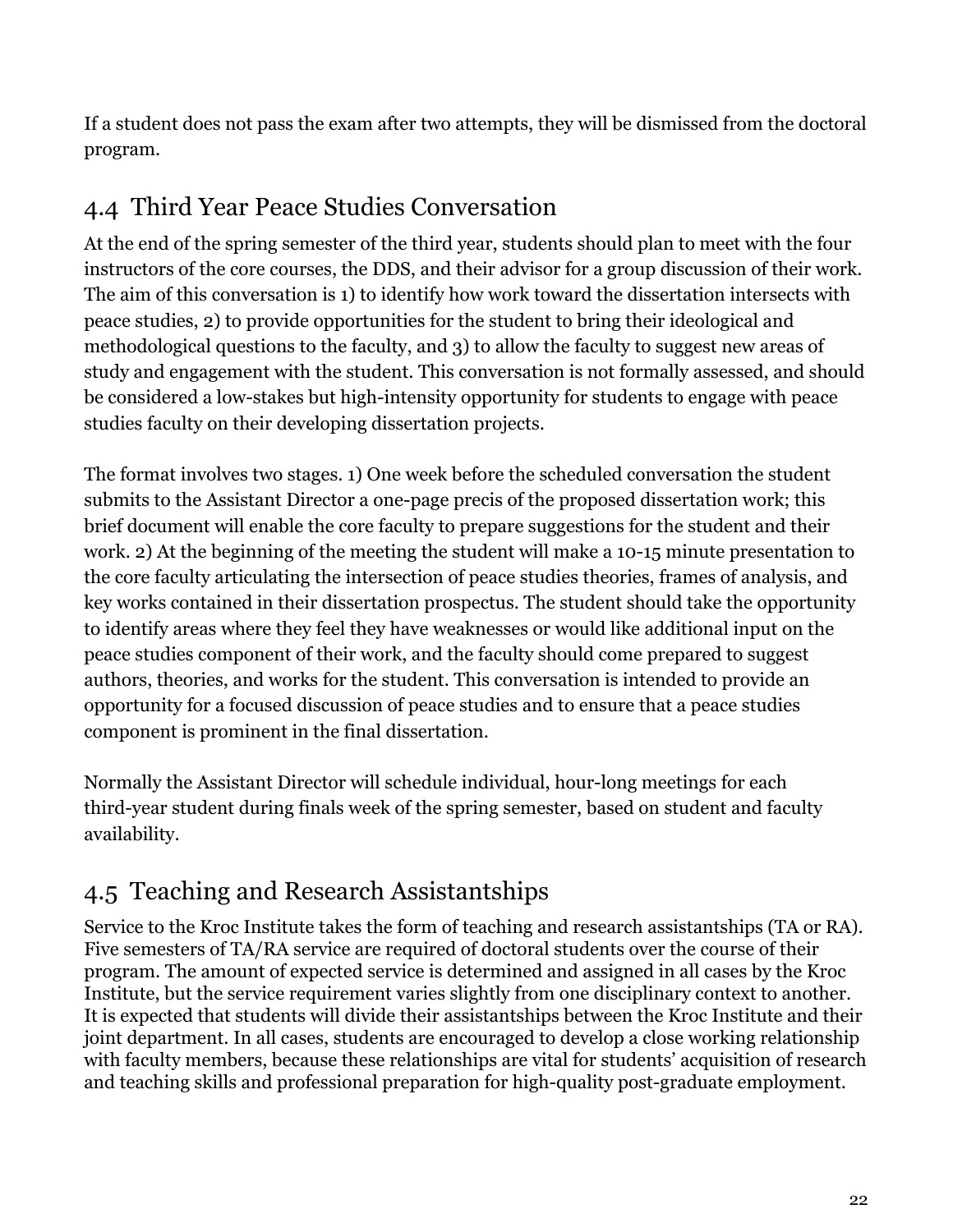Normally, students in the Anthropology, History, Political Science, and Theology areas will not be expected to provide service until the second year in the program. In Psychology and Sociology, students may be integrated immediately into faculty-directed research projects upon admission.

### Teaching Assistant

A Teaching Assistant supports a faculty member with course-related work such as grading, leading class discussions, occasional class lectures, and other student-related tasks. It is the Institute's policy that TAs are listed with the faculty member on the course and receive their own Course Instructor Feedback at the end of the semester whenever possible.

### Research Assistant

A Research Assistant supports a faculty member's research project directly or contributes to a larger Institute/Department/College/School project. It is possible that RAs receive additional compensation (if a student is working for a journal or grant-funded project, for example), and some RA assignments can last for multiple semesters.

### General Guidelines

These general guidelines govern TA/RA service:

- All doctoral students must TA for the Institute's undergraduate course, "Introduction to Peace Studies," or its approved equivalent;
- Students should split their service between TA and RA assignments if possible in order to learn the two different skill sets from the faculty;
- Students should avoid repeated RA assignments with the same faculty member for the sake of breadth;
- No student can be required to exceed 5 semesters of service, even if the partner department requires more semesters of its own Ph.D. students;
- TA/RA assignments made by a partner department must be approved by the DDS;
- Each semester students are expected to report their TA/RA assignments to the Assistant Director for Doctoral Studies for record-keeping purposes;
- Service will not exceed 17.5 hours per week for those working in the disciplines of Political Science, Psychology, and Sociology; 12 hours per week for those in Anthropology, History, and Theology.

Four of the five semesters of service, including TA for "Introduction to Peace Studies," must be completed for admission to doctoral candidacy. The fifth semester may be completed after candidacy has been achieved, reflecting diverse disciplinary requirements for service.

Students in the Psychology and Theology tracks have service requirements that differ in some respects from the other programs. Psychology students are expected to work in their assigned faculty lab throughout the year during their time in the program; this close mentoring work with a faculty member will count toward their service requirements as an RA. In addition to lab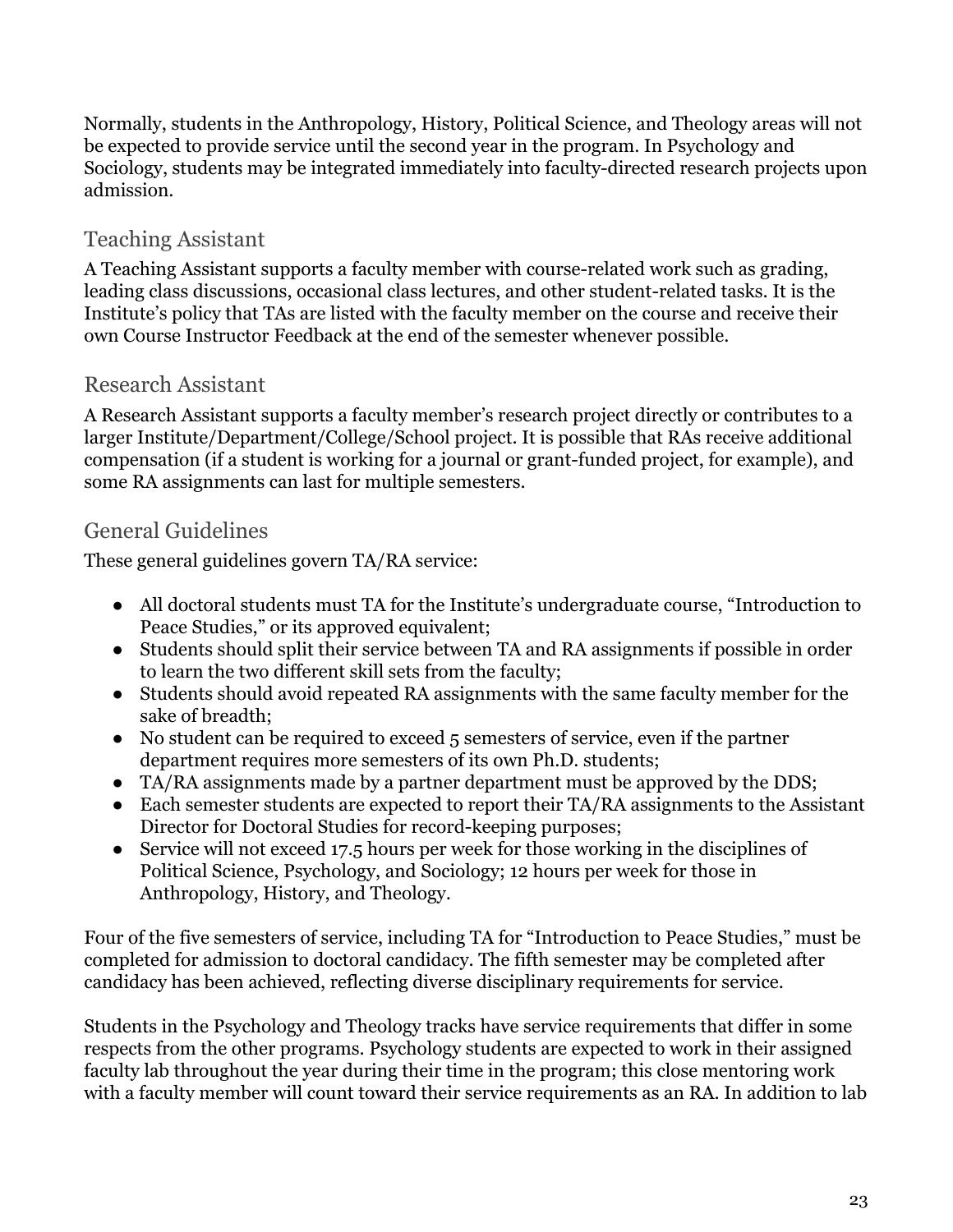work, they are required to serve as TA for two semesters, usually for the Kroc Institute, including one semester as TA for "Introduction to Peace Studies." The student may opt to do the second TA for Psychology with the approval of the DDS.

Students in Peace Studies and Theology are required to teach one course in their fifth year for the Department of Theology; this will count for the fifth and final semester of service. When possible, this course should have a peace studies dimension and should be cross-listed by the Institute's undergraduate program.

# <span id="page-23-0"></span>4.6 Publication and Grant Application Submissions

### Publication Submission

As part of ongoing professional development, all students are required to submit at least one article to a peer-reviewed scholarly journal or, in the humanities, an equivalent peer-reviewed collection. Sole-authored articles are preferred, but co-authored articles are acceptable. Because the visibility of a scholar's work in multi-authored pieces is much lower and not considered as strongly by hiring committees, articles with three or more authors will not be accepted as fulfillment of this requirement unless the student is first author.

Students are expected to provide proof of the submission to the Assistant Director for record-keeping purposes. This submission is a candidacy requirement and must be completed before candidacy can be granted.

### Grant Application Submission (External Funding)

Students are required to apply for external grants or fellowships totaling at least \$10,000 to support their research no later than the end of the fourth year of their programs. In certain sub-fields where project-specific grants and fellowships are not common (such as clinical psychology), the DDS will approve exceptions for applications for multiple smaller grants on a case-by-case basis.

In order to qualify for a Dissertation Completion Fellowship (sixth year of stipend payments), all students must apply for at least two external grants or fellowships of at least \$10,000 each. Applications may be submitted at any time prior to the application for sixth year funding. Any exceptions to this requirement must be approved in advance in writing by the DDS.

Any external fellowships that provide stipends are awarded in lieu of the Kroc Institute stipend support. However, awards that are lower than a student's guaranteed Institute stipend will be supplemented to reflect the student's normal stipend amount. Students who receive funding that exceeds the amount of their stipend will receive the surplus amount up to the stipend limit set by the Graduate School. External stipends are not "stacked" on top of (added to) the student's standard Kroc Institute stipend. If a student elects to take only the stipend amount offered by their external fellowship, they may defer one year of their Kroc Institute stipend to support work in a sixth year. The Graduate School gives students six years in order to use five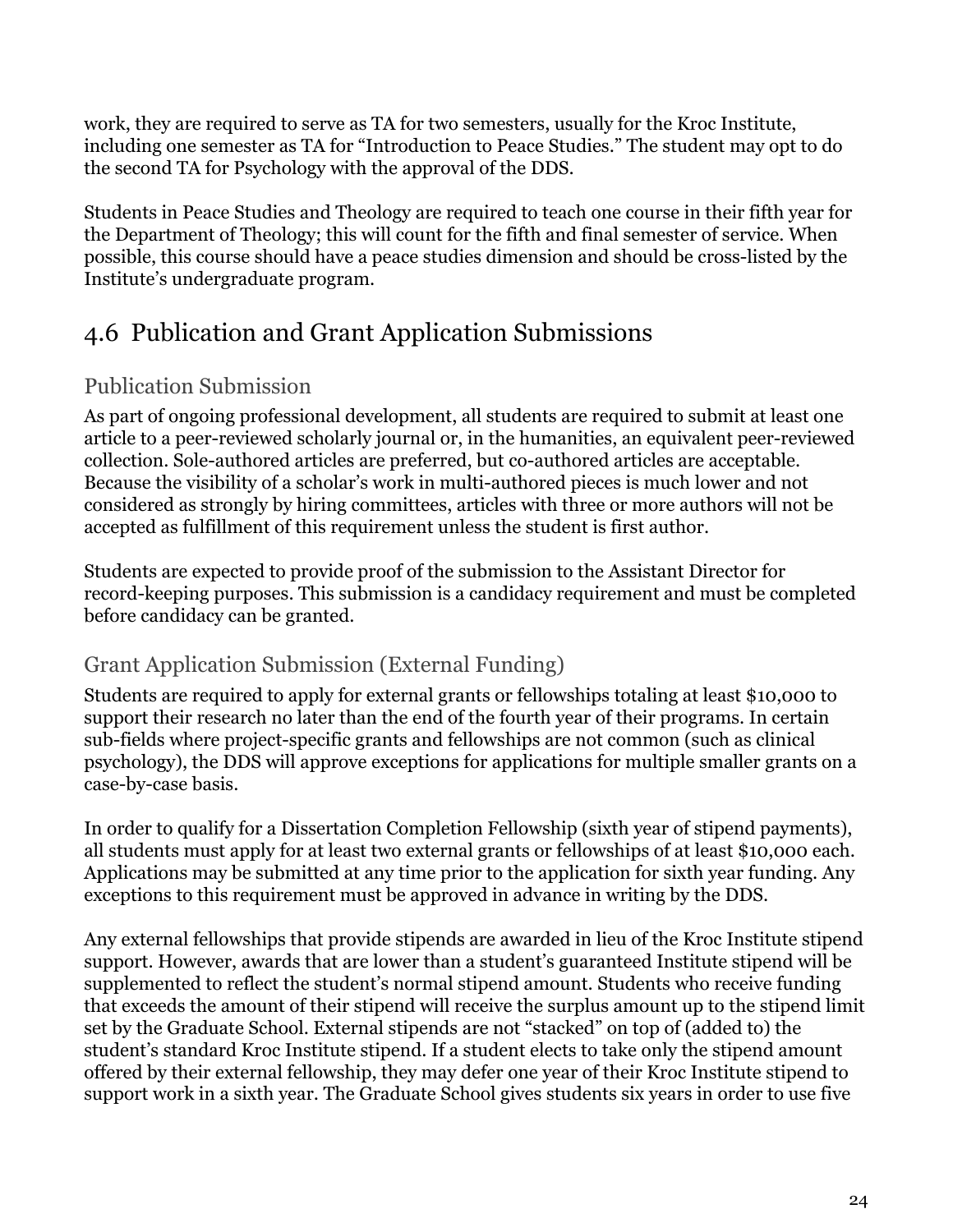years of funding. No internal funding will be provided beyond the sixth year, except for students who have secured approved accommodations as outlined in the Graduate School Bulletin of Information.

The Graduate School differentiates between "stipends" and "research funds." Stipends support a student's living expenses; research funds are used specifically for conducting research (paying enumerators, compensating research subjects, costs of travel within a foreign country for research purposes, etc). The Graduate School is only concerned with living expenses (stipends) and does not set a limit for a student's acquisition of research funds. Kroc Institute students who receive external fellowships that only provide stipends (such as Fulbright and USIP awards) are eligible to apply for additional research funds from the Kroc Institute to support their specific research needs in the year that they hold that fellowship. Students who receive these grants are eligible to apply for up to \$6,000 in internal Kroc Institute funds by submitting an application and research budget to the DDS along with the details of their fellowship award. Students who receive these awards are expected to report the results of their use of funds to the Institute once the fellowship year is complete.

Copies of all applications for external funding must be submitted to the Assistant Director for Doctoral Studies at the time they are submitted to the external funding source. Students are required to provide information regarding all successful funding (internal and external), including award letters, budgets, timelines etc., at the time the award is granted. Copies of award notifications and supporting material should be forwarded to the Assistant Director of Doctoral Studies and the Graduate School.

## <span id="page-24-0"></span>4.7 Departmental Requirements

Each partner department maintains their own guidelines, requirements, and standards for doctoral students and publishes their own student manual. Most departments also issue a yearly student assessment letter that is shared with the DDS, and students are encouraged to keep an open line of communication with the DGS and staff administrator of their partner program. In most cases, when a programmatic decision must be made, the DDS and departmental DGS correspond and collaborate. In exceptional cases, final decision-making authority rests with the DDS and the Director of the Kroc Institute.

When a student reaches important milestones in the program (exams, candidacy, etc.), the Assistant Director for Doctoral Studies corresponds with the partner department to verify that all departmental requirements have been met. Only after the departmental administrator has confirmed satisfactory completion will the Assistant Director proceed with formal processes with the Graduate School.

# <span id="page-24-1"></span>4.8 Doctoral Candidacy

Requirements for admission to Doctoral Candidacy are found in Appendix D. Candidacy must be attained by the end of the eighth semester for the joint programs in Anthropology, History, Political Science, Sociology, and Theology, and by the end of the tenth semester for the joint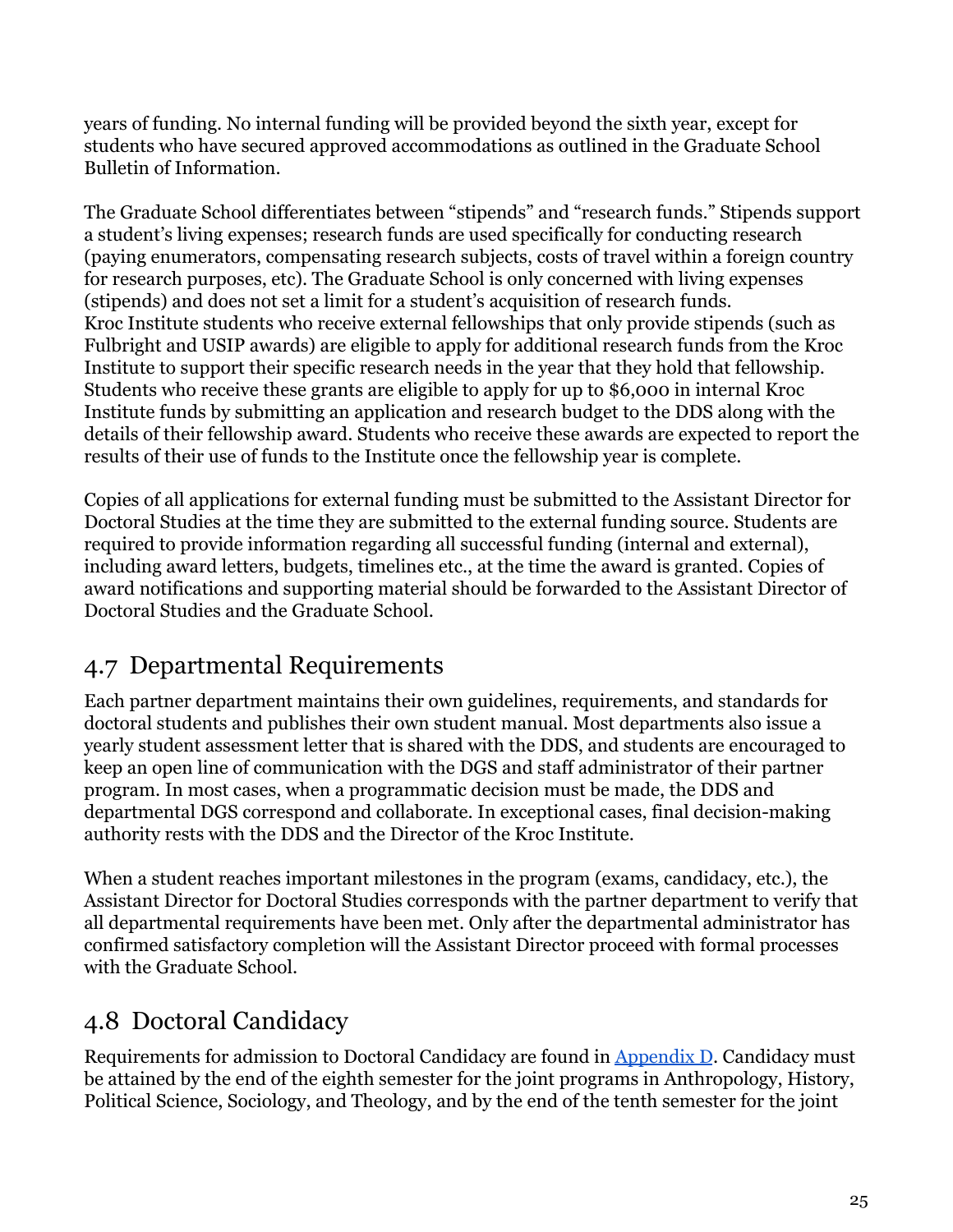program in Psychology. One-semester extensions of this rule are allowed by the Graduate School in cases of childbirth accommodation and/or approved medical leaves of absence. Students admitted to Doctoral Candidacy are considered "ABD" (all but dissertation).

Having been admitted to candidacy within the required timeframe, students in the joint program are reasonably expected to finish their degree in five to six years, given good standing and considering any extensions granted in the case of childbirth accommodation or a medical leave of absence. Special circumstances, requests for extensions, or other issues should be addressed with the Director of Doctoral Studies. All exceptions are subject to approval by the Director of the Kroc Institute and/or the Graduate School.

## <span id="page-25-0"></span>4.9 Dissertation Committees and Defenses

#### *For convenience, this section is extracted in this [document.](https://docs.google.com/document/d/1ASS4ie7CKhNPV-PReUgwzO7XvStBb9cF6JmGBeB_yuM/edit?usp=sharing)*

Kroc Institute guidelines for dissertation-related processes, including dissertation defenses and committee membership, take precedence over departmental procedures and policies.

### Dissertation Committees

Dissertation committees must be chaired by a Kroc Institute core faculty member or faculty fellow; the chair is typically also the student's advisor. If a committee co-chair is needed, they are not required to be a Kroc Institute affiliate. Graduate School guidelines require a minimum of three University faculty members on a dissertation committee, though four members is common. If an external committee member is requested, they constitute at least the fourth member and often the fifth or sixth.

Members of the dissertation committee should be split between departmental and Institute faculty whenever possible. For students in Peace Studies and Sociology, at least half of the committee must be drawn from the Department of Sociology.

### Defense Scheduling

When the dissertation is complete, the student is responsible for selecting a defense date and time in consultation with their committee. Defenses may be in-person, via Zoom, or a combination of the two, subject to approval by the DDS and/or the Graduate School. The Assistant Director for Doctoral Studies will assign a room in the Hesburgh Center or Jenkins and Nanovic Halls and/or a Zoom link and publicize the event. Institute space should be utilized for in-person defenses. All defense-related forms and reporting will be initiated by the Assistant Director.

Dissertation defenses are public events unless the student requests a "closed" defense that includes only the committee.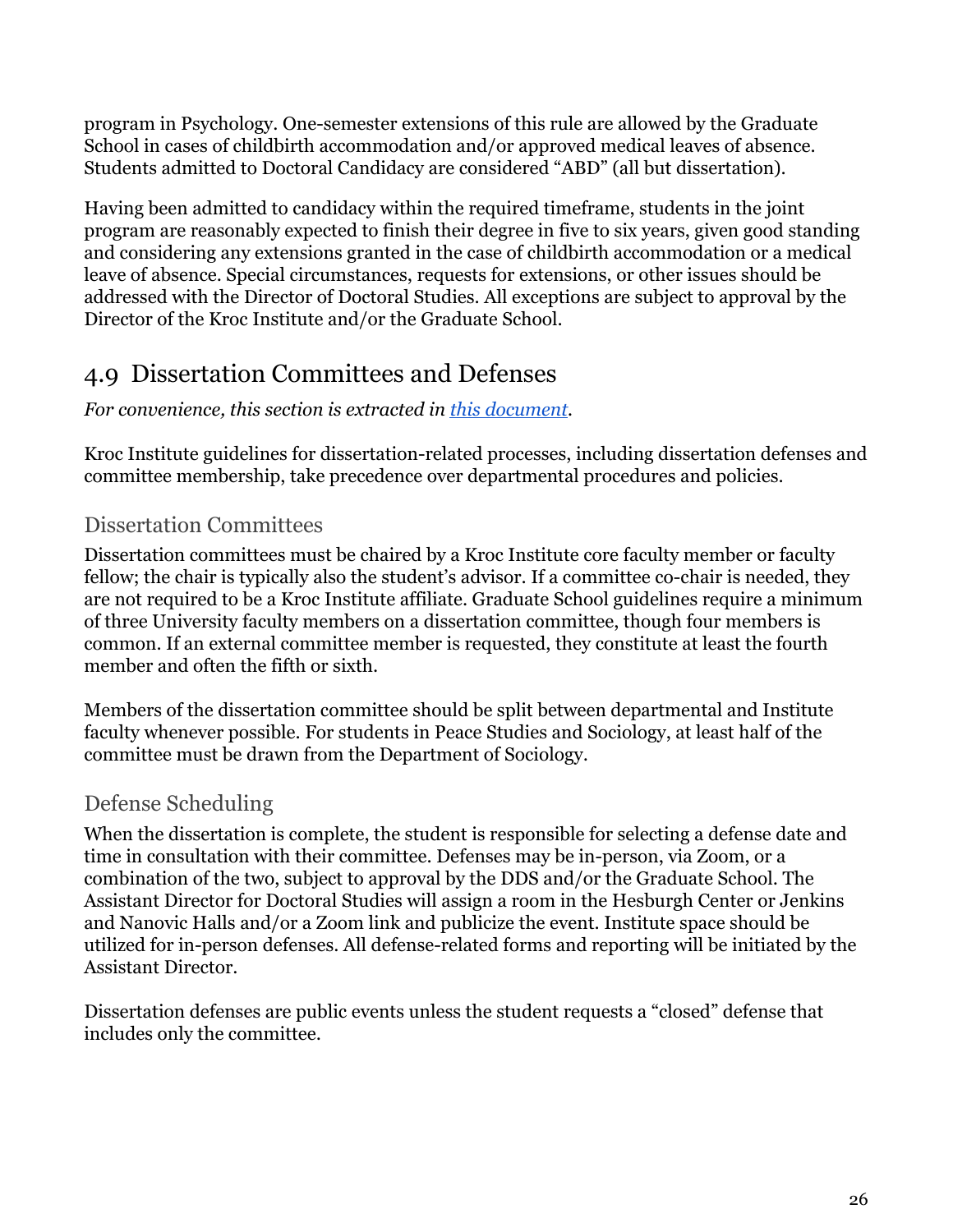#### Defense Procedure

Dissertation defenses at the Kroc Institute are generally structured as follows:

- 1. The student gives an introductory presentation of 20 minutes on the main points and importance of the project. This is not a summary, since the committee has read the document, but rather a way to highlight the major issues addressed, how the dissertation connects to existing debates, and why the project is intellectually important (i.e., its contribution to the field).
- 2. After the introduction, the committee begins the first round of questions. Each member is allowed 10 minutes, which includes both the question and the student's answer (though a student is generally not stopped if their answer exceeds the time limit). Normally, the chair(s) goes last.
- 3. After all members have asked their questions, a second round of questions begins with 5 minutes allowed per committee member, same procedure as the first round.
- 4. If permitted by the chair(s), audience questions are allowed for a brief time.
- 5. In-person defenses: At the conclusion of questions, the student and audience are asked to leave the room while the committee discusses the defense and determines the outcome. Then the student and audience are invited back into the room and the result is announced. The result (pass/fail) may also include suggestions for revisions or other requests from the committee.
- 6. Virtual/Zoom defenses: At the conclusion of questions, the committee is sent to a breakout room by the meeting host (typically the Assistant Director for Doctoral Studies) to deliberate. The student and audience members remain in the Zoom meeting. The committee returns to the meeting to announce the result (pass/fail), which may include suggestions for revisions or other requests from the committee.

Upon successful defense of the dissertation, it is the student's responsibility to formally submit the document to the Graduate School in accord with the graduation timeline, formatting policy, and other applicable guidelines.

# <span id="page-26-0"></span>5. Degree Programs

The Kroc Institute offers six Ph.D. degrees: Peace Studies and Anthropology; Peace Studies and History; Peace Studies and Political Science; Peace Studies and Psychology (Clinical or Developmental); Peace Studies and Sociology; and Peace Studies and Theology. The Kroc doctoral degrees enable graduates to be highly competitive on the job market because students receive full credentialing and professional mentoring in peace studies and a joint discipline that prepares them for a variety of openings: disciplinary teaching positions, interdisciplinary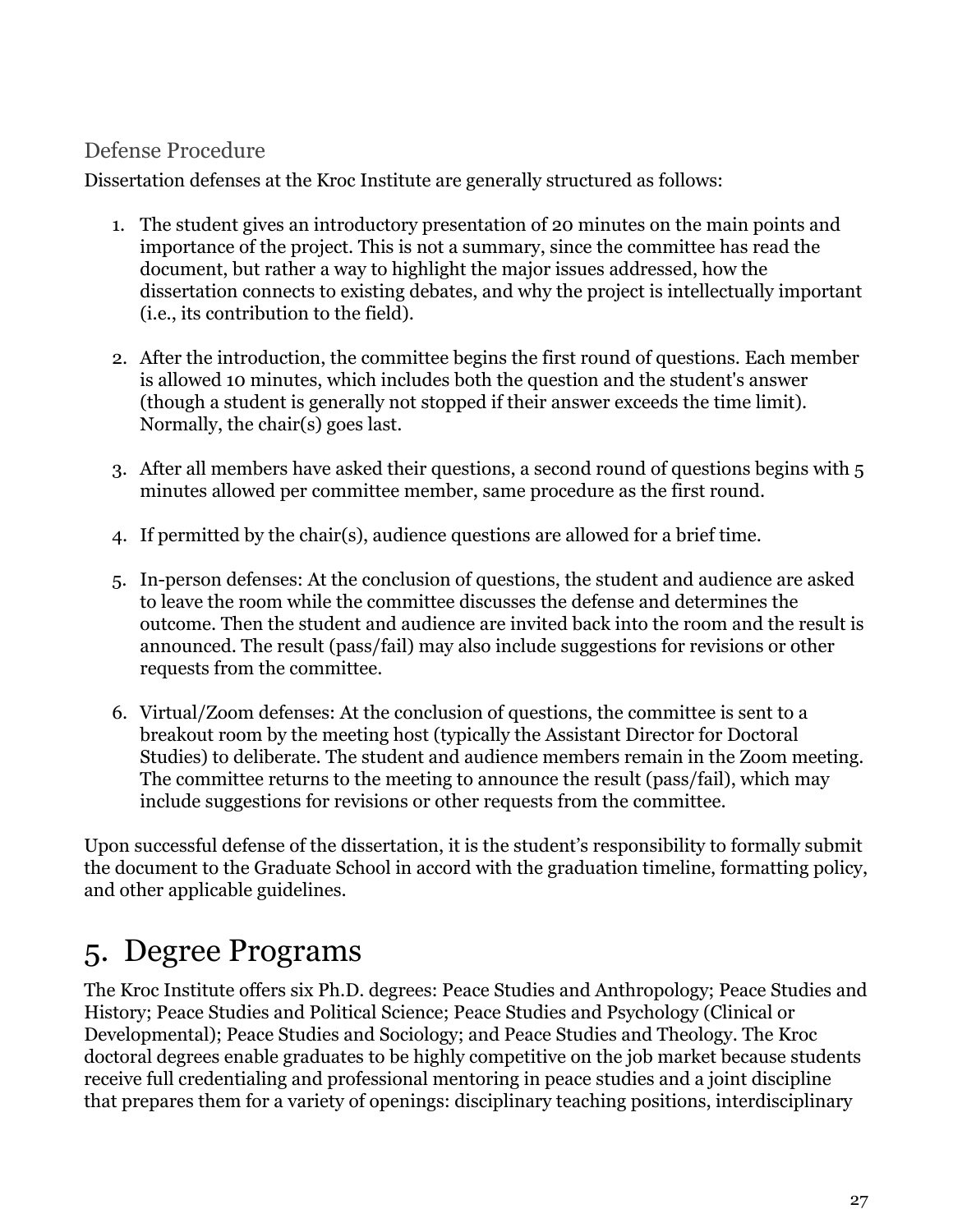positions in peace studies, and combined positions in which employers seek expertise in the peace and conflict disciplinary subfields. In addition, the curriculum design and research mentoring possibilities will prepare some students for employment by intergovernmental, governmental, or nongovernmental organizations as scholarly practitioners of peacebuilding. Requirements and program-specific details are provided below for each of the six joint programs.

# <span id="page-27-0"></span>5.1 Ph.D. in Peace Studies and Anthropology

### 5.1.1 [Curriculum](https://kroc.nd.edu/ph-d/resources/department-specific-requirements-and-resources/) Guide

### 5.1.2 Degree Requirements

Ph.D. students in Peace Studies and Anthropology are required to:

- Pass a minimum of 42 graded course credits (18 Peace Studies + 24 Anthropology);
- Document proficiency in English and one other language;
- Pass a combined Comprehensive Exam in Peace Studies and Anthropology (specified below);
- Serve five semesters as TA/RA as follows (in any order): one semester TA for "Introduction to Peace Studies," two semesters TA in ANTH or IIPS courses, two semesters as RA for ANTH or IIPS faculty;
- Submit external funding application(s);
- Submit at least one article to a peer-reviewed journal;
- Defend the Dissertation Prospectus for the Department of Anthropology;
- Research, write, defend, and submit a dissertation of original research.

### 5.1.3 Comprehensive Exam in Peace Studies and Anthropology

The Comprehensive Exam in Peace Studies constitutes the only exam process for students in this Ph.D. track. No additional examination is required by the Dept. of Anthropology. Please see section 4.3: Comprehensive Exam in Peace Studies for details.

### 5.1.4 Dissertation Prospectus (Departmental)

The Dissertation Prospectus and its defense is a requirement of the Department of Anthropology; departmental guidelines for this process should be consulted and followed in consultation with the DGS, department administrator, and the student's advisor.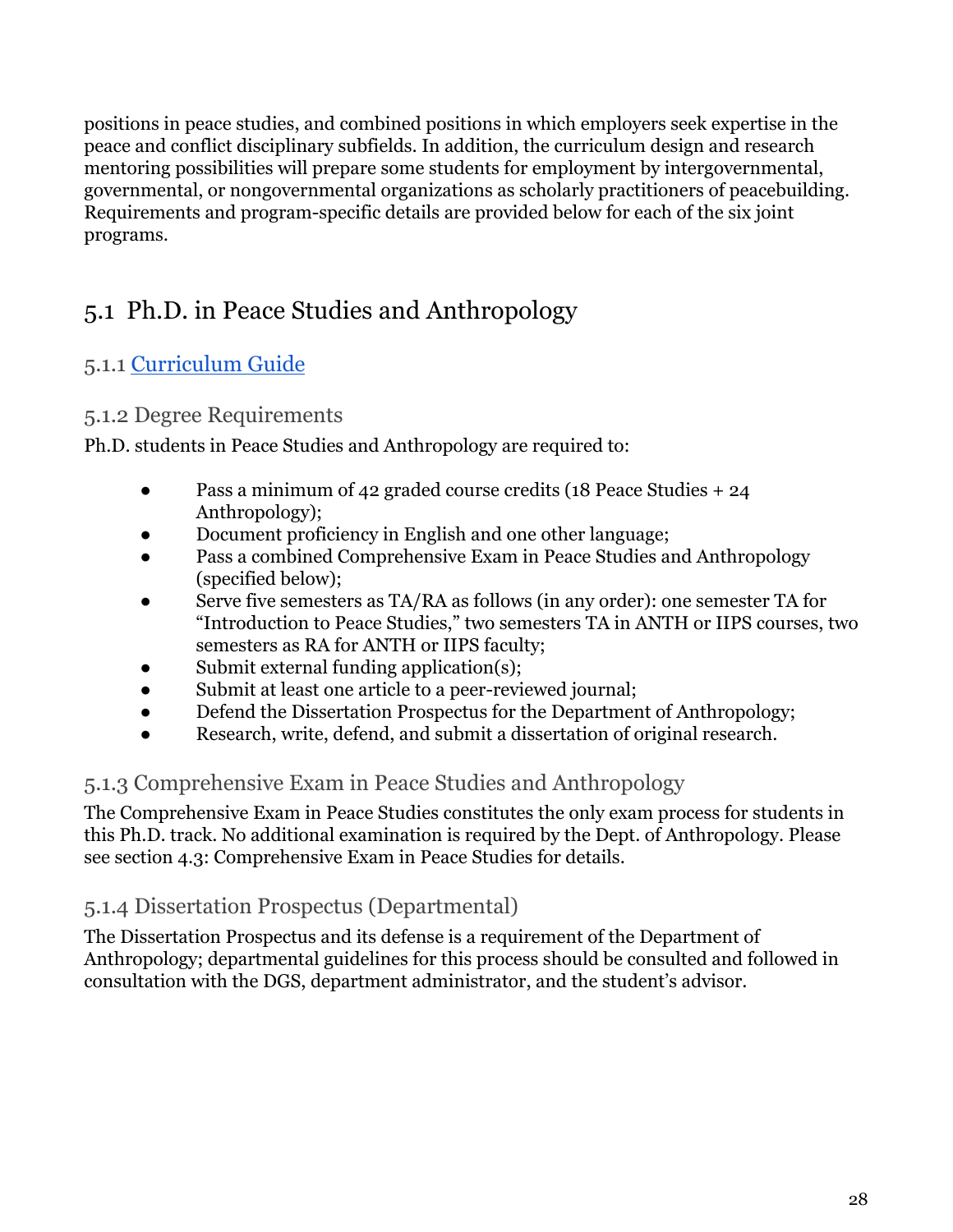# <span id="page-28-0"></span>5.2 Ph.D. in Peace Studies and History

### 5.2.1 [Curriculum](https://kroc.nd.edu/ph-d/resources/department-specific-requirements-and-resources/) Guide

### 5.2.2 Degree Requirements

Ph.D. students in Peace Studies and History are required to:

- Pass a minimum of 48 graded course credits (18 Peace Studies + 30 History);
- Document proficiency in English and one or two other languages (depending on the speciality within the History track);
- Pass the Comprehensive Exam in Peace Studies;
- Pass the Qualifying Exam in History (specified below);
- Serve five semesters as TA/RA including one semester TA for "Introduction to Peace Studies";
- Submit external funding application(s);
- Submit at least one article to a peer-reviewed journal;
- Defend the Dissertation Proposal for the Department of History;
- Research, write, defend, and submit a dissertation of original research.

Peace Studies students will be given at least one semester of leeway on gateway milestones in the Department, with the exception of the first-year paper, which must be completed on schedule. With the permission of the student's advisor and the DGS, students may be granted up to one additional semester (but no more than one year total). Students should work with the Institute DDS and History DGS each semester to develop and adjust the timeline for milestone completion, in line with each student's developing research.

### 5.2.3 Qualifying Exam in History

In addition to the Comprehensive Exam in Peace Studies, students must also pass the Qualifying Exam in History. Students will be examined in two areas according to the normal examination procedure determined by the department. The Qualifying Exam, written and oral portions, is based on reading lists approved by the administering faculty member in the particular field of study. Students should consult with the departmental DGS and their departmental exam committee when preparing for and scheduling the Qualifying Exam.

### 5.2.4 Dissertation Proposal (Departmental)

The Dissertation Proposal and its defense is a requirement of the Department of History; departmental guidelines for this process should be consulted and followed in consultation with the DGS, department administrator, and the student's advisor.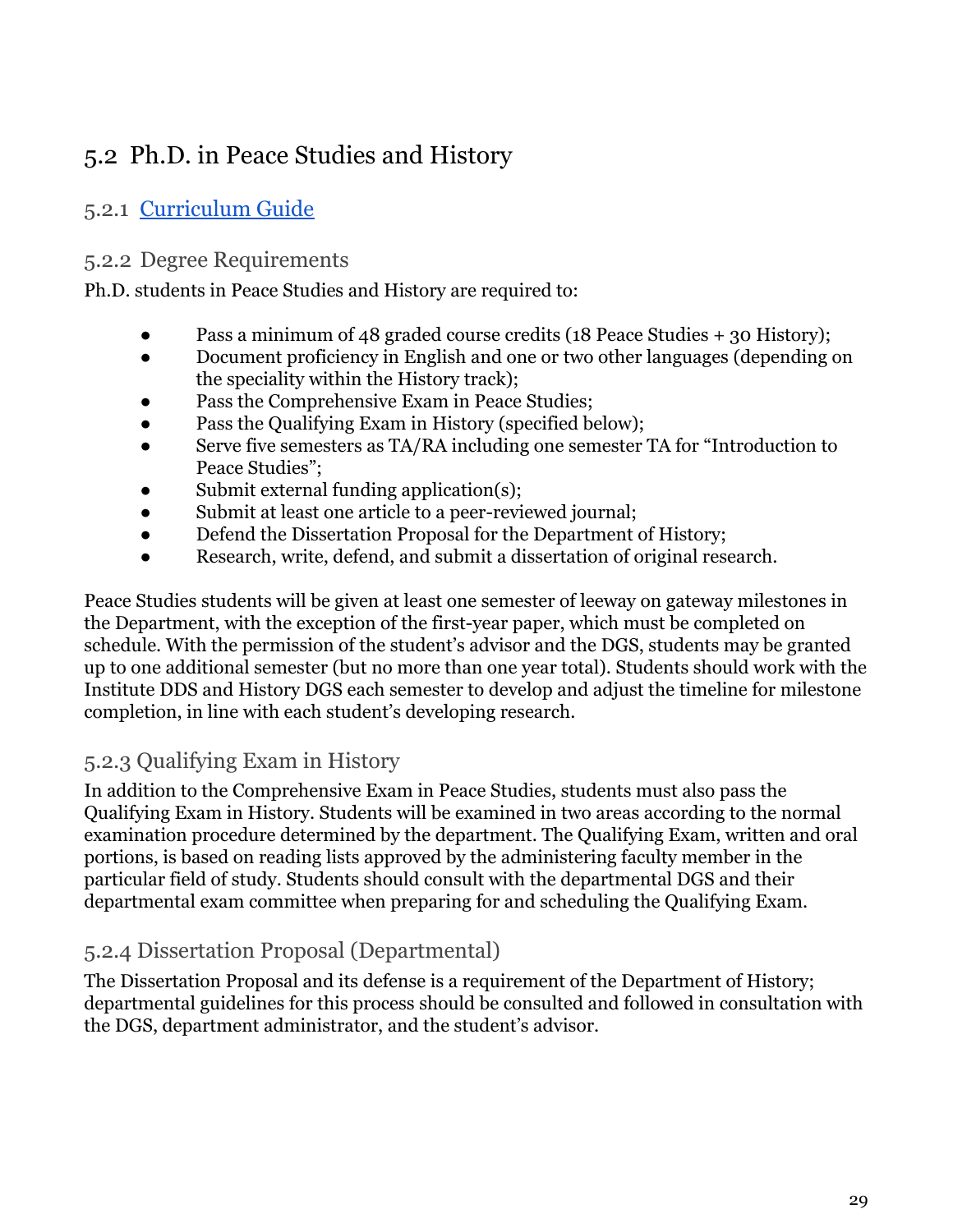# <span id="page-29-0"></span>5.3 Ph.D. in Peace Studies and Political Science

### 5.3.1 [Curriculum](https://kroc.nd.edu/ph-d/resources/department-specific-requirements-and-resources/) Guide

#### 5.3.2 Degree Requirements

Ph.D. students in Peace Studies and Political Science are required to:

- Pass a minimum of 51 graded course credits (18 Peace Studies + 33 Political Science);
- Document proficiency in English and one other language;
- Pass the Comprehensive Exam in Peace Studies;
- Pass an examination in one Political Science sub-field (specified below);
- Serve five semesters as TA/RA including one semester TA for "Introduction to Peace Studies";
- Submit external funding application(s);
- Submit at least one article to a peer-reviewed journal;
- Defend the Dissertation Proposal for the Department of Political Science;
- Research, write, defend, and submit a dissertation of original research.

### 5.3.3 Area Comp in Political Science

In addition to the Peace Studies comprehensive exam, students in Political Science must pass an exam in their first field of one of the department's five main fields. Written comprehensive exams, or comps, are given in American Politics, Comparative Politics, Constitutional Law and Politics, International Relations, and Political Theory. Each field sets the format and details of its respective comp. Field-specific comprehensive exam descriptions are available on the Political Science Graduate Program website. Students who receive fewer than 12 transfer credits are required to take their comprehensive exam no later than May of the second year. Students who enter the program with a M.A. in political science and receive 12-24 transfer credits must take their one political science sub-field exam no later than January of the second year.

Departmental procedures guide the comp process, and the most up-to-date guidelines may differ from text quoted here. Questions should be directed to the departmental DGS and staff administrator.

### 5.3.4 Dissertation Proposal (Departmental)

The Dissertation Proposal and its defense is a requirement of the Department of Political Science; departmental guidelines for this process should be followed in consultation with the DGS, department administrator, and the student's advisor.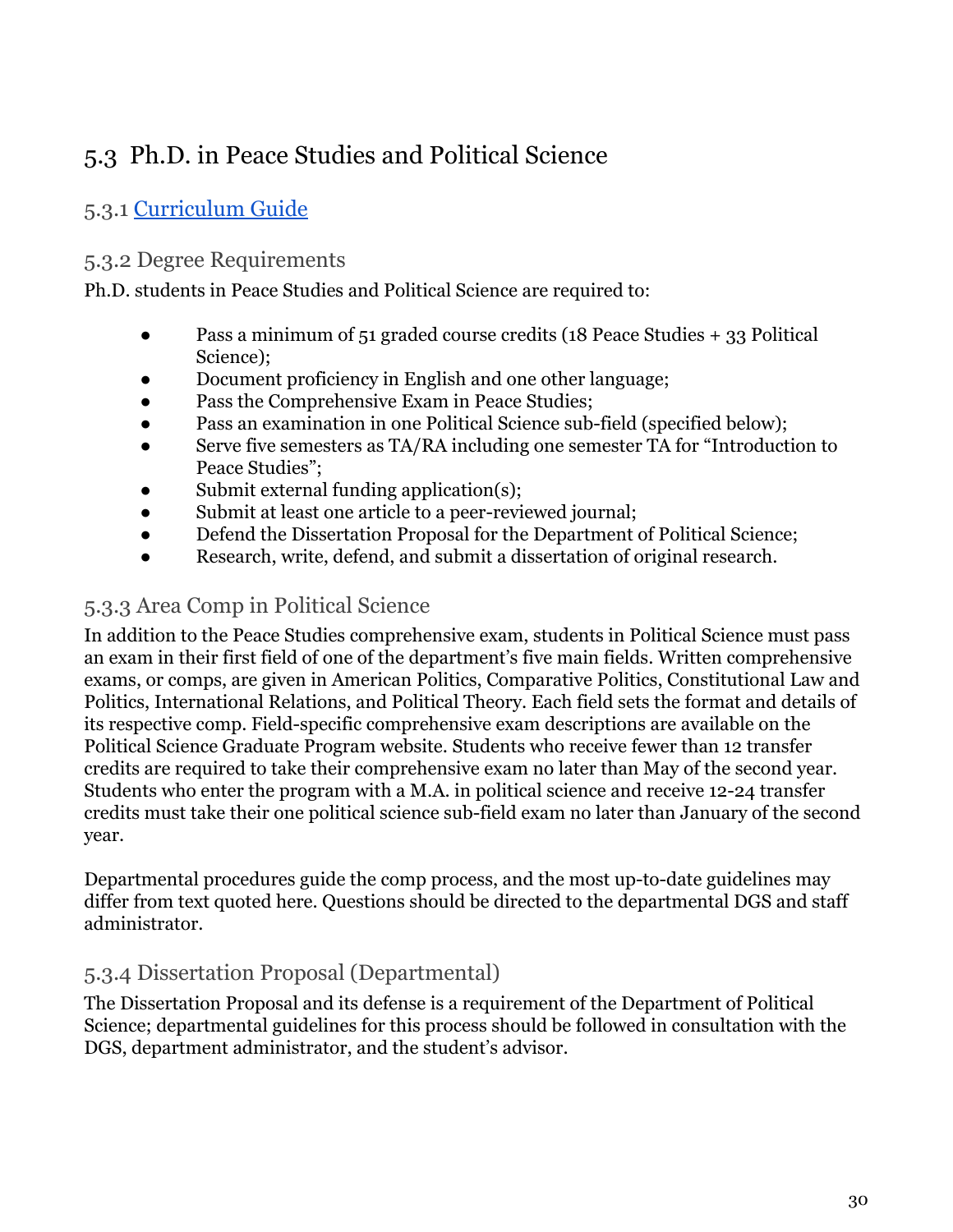## <span id="page-30-0"></span>5.4 Ph.D. in Peace Studies and Psychology (Clinical or Developmental)

### 5.4.1 [Curriculum](https://kroc.nd.edu/ph-d/resources/department-specific-requirements-and-resources/) Guide

#### 5.4.2 Degree Requirements

Ph.D. students in Peace Studies and Psychology – Clinical are required to:

- Pass a minimum of 60 graded course credits (18 Peace Studies  $+$  42 Psychology);
- Document proficiency in English and one other language;
- Pass the Comprehensive Exam in Peace Studies;
- Pass the Candidacy Exam in Psychology;
- Serve five semesters as TA/RA including one semester TA for "Introduction to Peace Studies" (lab work counts as service);
- Submit external funding application(s);
- Submit at least one article to a peer-reviewed journal;
- Research, write, defend, and submit a Master's thesis;
- Defend the Dissertation Proposal for the Department of Psychology;
- Complete an internship;
- Research, write, defend, and submit a dissertation of original research.

Ph.D. students in Peace Studies and Psychology – Developmental are required to:

- Pass a minimum of 44 graded course credits (18 Peace Studies + 26 Psychology);
- Document proficiency in English and one other language;
- Pass the Comprehensive Exam in Peace Studies;
- Pass the Candidacy Exam in Psychology;
- Serve five semesters as TA/RA including one semester TA for "Introduction to Peace Studies" (lab work counts as service);
- Submit external funding application(s);
- Submit at least one article to a peer-reviewed journal;
- Research, write, defend, and submit a Master's thesis;
- Defend the Dissertation Proposal for the Department of Psychology;
- Research, write, defend, and submit a dissertation of original research.

Since the timeline for completion of requirements and program milestones will vary for each student depending upon research topic and design, teaching, practicum, and lab responsibilities, each student should develop a personalized timeline with their advisor, the DDS, the DGS, and the area chair in Development or Clinical Psychology. This timeline should be adjusted each year as the student's research develops.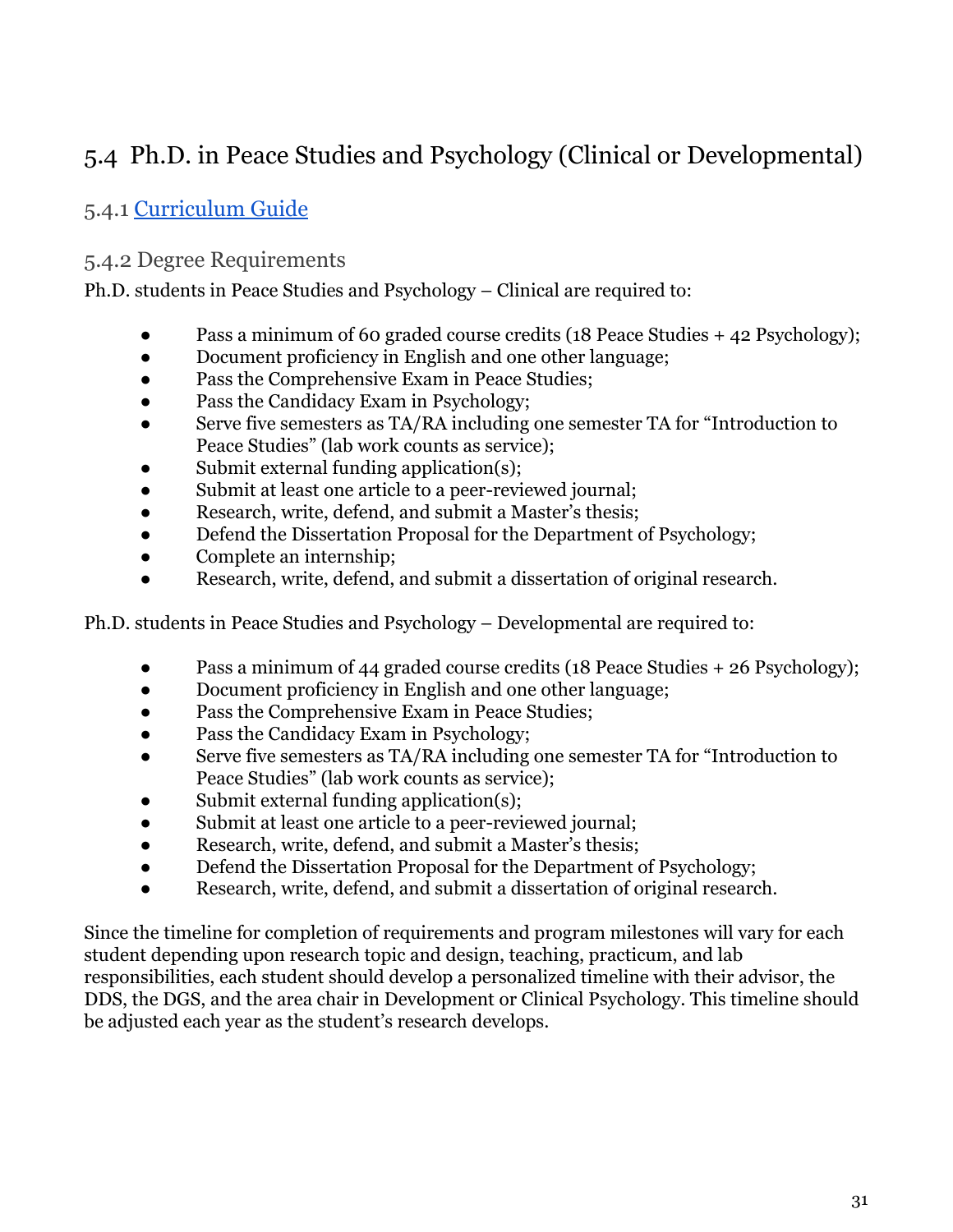### 5.4.3 Written doctoral preliminary examination

Students in the Peace Studies and Psychology program are required to take the paper option for their preliminary examination in Psychology. At least one member of the committee working with the student has to be a Kroc Institute core or fellow faculty member. The topic of the paper has to be relevant to peace research. For specific details of the paper preliminary exam see the Department of Psychology website.

### <span id="page-31-0"></span>5.5 Ph.D. in Peace Studies and Sociology

### 5.5.1. [Curriculum](https://kroc.nd.edu/ph-d/resources/department-specific-requirements-and-resources/) Guide

#### 5.5.2 Degree Requirements

Ph.D. students in Peace Studies and Sociology are required to:

- Pass a minimum of 51 graded course credits (18 Peace Studies + 33 Sociology);
- Document proficiency in English and one other language;
- Pass the Comprehensive Exam in Peace Studies;
- Pass a written examination in one area of Sociology;
- Serve five semesters as TA/RA including one semester TA for "Introduction to Peace Studies";
- Submit external funding application(s);
- Submit at least one article to a peer-reviewed journal;
- Research, write, defend, and submit a Master's thesis;
- Defend the Dissertation Proposal for the Department of Sociology;
- Research, write, defend, and submit a dissertation of original research.

#### 5.5.3 Area examinations

In addition to the Comprehensive Exam in Peace Studies, students must pass one area exam in Sociology.

#### 5.5.4 Dissertation Proposal (Departmental)

The Dissertation Proposal and its defense is a requirement of the Department of Sociology; departmental guidelines for this process should be followed in consultation with the DGS, department administrator, and the student's advisor.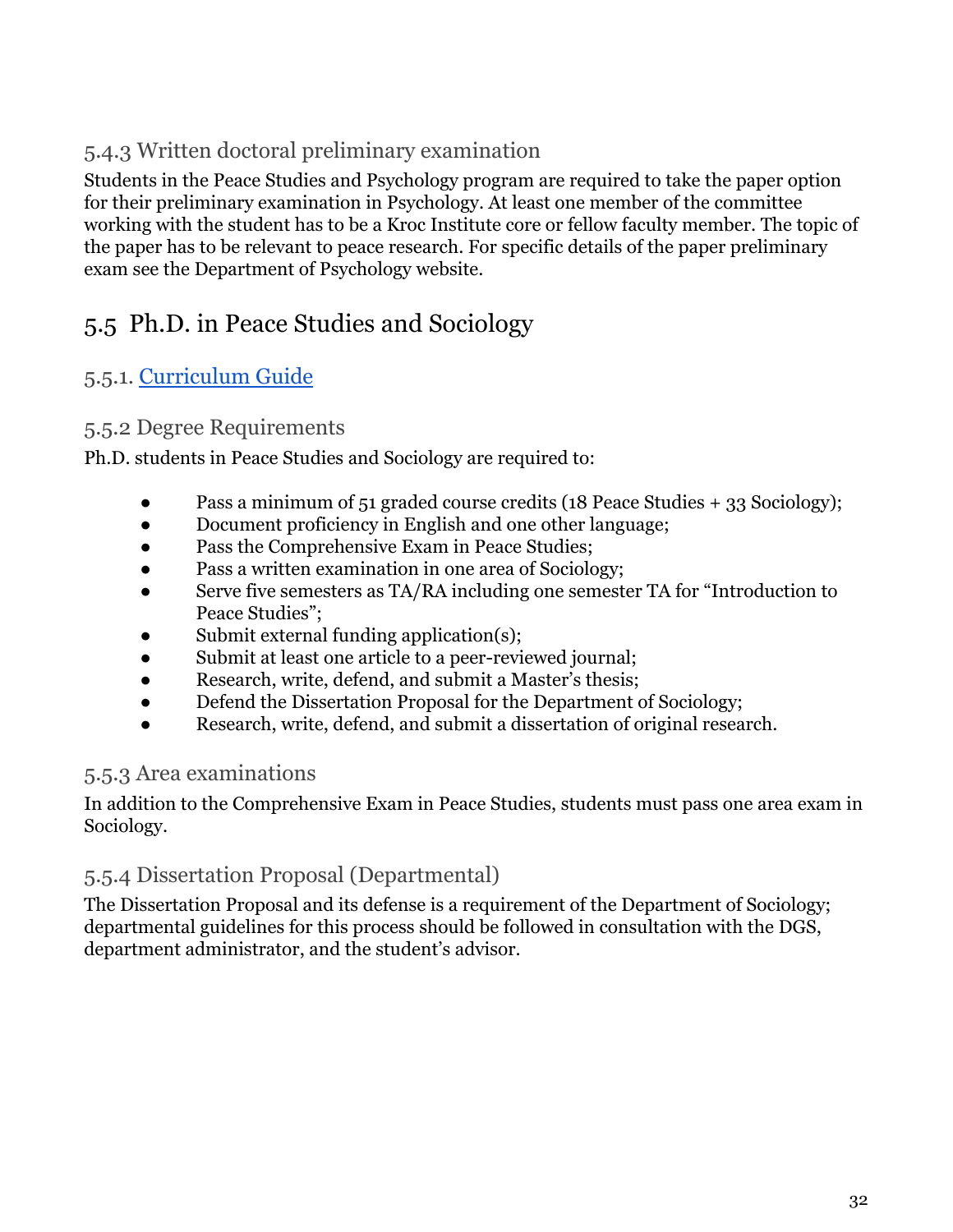# <span id="page-32-0"></span>5.6 Ph.D. in Peace Studies and Theology

### 5.6.1 [Curriculum](https://kroc.nd.edu/ph-d/resources/department-specific-requirements-and-resources/) Guide

#### 5.6.2 Degree Requirements

Ph.D. students in Peace Studies and Theology are required to:

- Pass a minimum of 42 graded course credits (18 Peace Studies  $+ 24$  Theology);
- Document proficiency in English, two modern languages, and one classical language;
- Pass the Comprehensive Exam in Peace Studies;
- Pass the Candidacy Exam in Theology;
- Serve five semesters as TA/RA including one semester TA for "Introduction to Peace Studies" and one semester as Instructor of Record during the fifth year;
- Submit external funding application(s);
- Submit at least one article to a peer-reviewed journal;
- Defend the Dissertation Proposal for the Department of Theology;
- Research, write, defend, and submit a dissertation of original research.

#### 5.6.3 Candidacy Exam in Theology

Candidacy examinations are usually taken in the second semester following the two years of residency and the completion of all language requirements (normally March of the third year, though this may be extended for peace studies students). The topics for the examinations are meant to expand students' intellectual breadth and skills and involve matters of inquiry that extend beyond their course work. Of the ten required topics, seven are chosen from the major field and three are satisfied by the Comprehensive Exam in Peace Studies administered by the Kroc Institute.

#### 5.6.4 Dissertation Proposal (Departmental)

The Dissertation Proposal and its defense is a requirement of the Department of Theology; departmental guidelines for this process should be followed in consultation with the DGS, department administrator, and the student's advisor.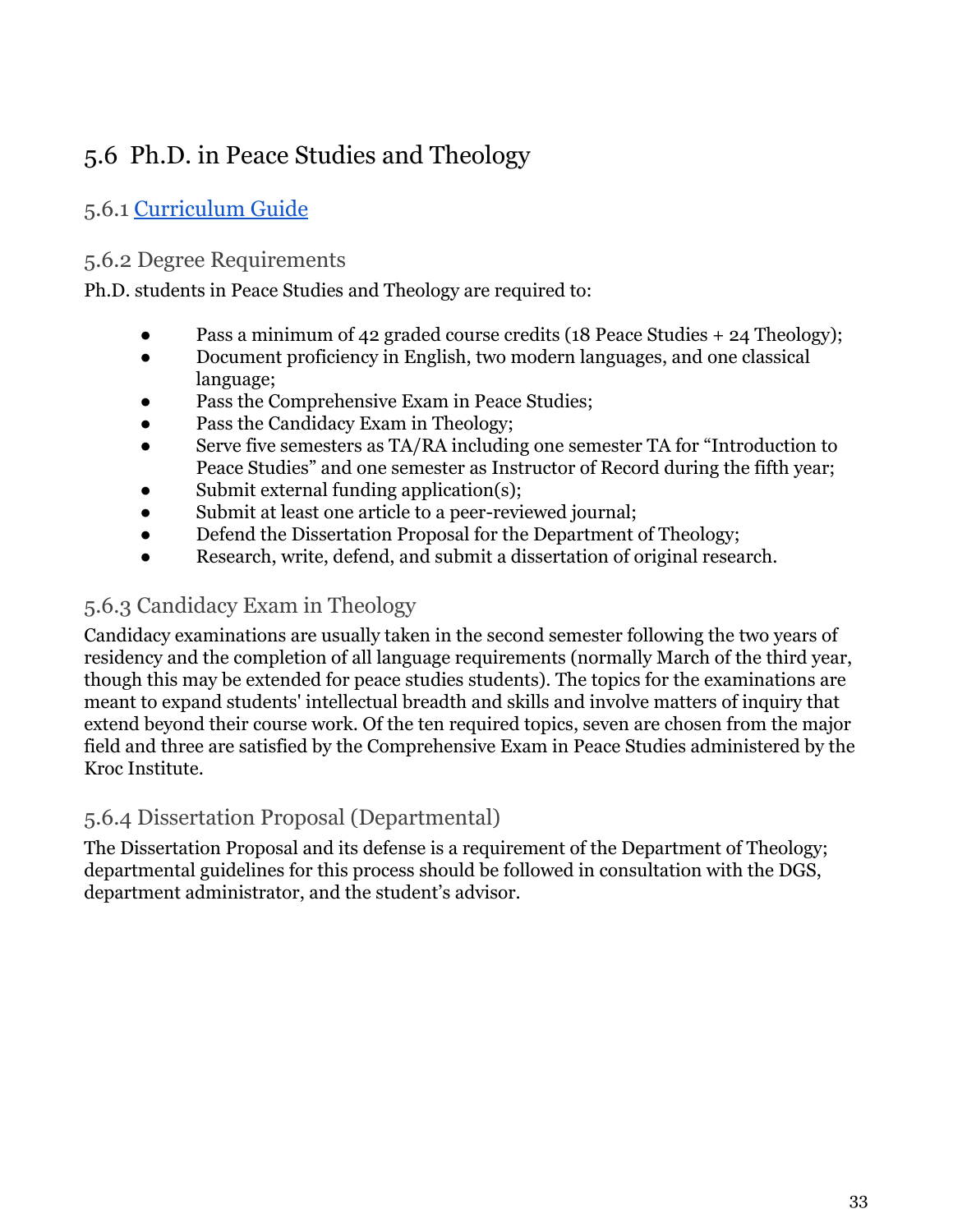# <span id="page-33-0"></span>6. Graduate Minor in Peace Studies

Graduate students pursuing a terminal master's or doctoral degree at the University of Notre Dame outside of the Kroc Institute's academic programs have the opportunity to complete a Graduate Minor in Peace Studies. The graduate minor gives students access to classes taught by core faculty members at the Kroc Institute for International Peace Studies, who are among the premier scholars in the field. For doctoral students, combining concentrated coursework in peace studies with their primary discipline can enhance their scholarship and expand their professional options.

### <span id="page-33-1"></span>6.1 Requirements

The Graduate Minor in Peace Studies requires the student to complete three Peace Studies courses for credit (9 credit hours):

- IIPS 80103, "Peace Studies: Organizing the Field" 3 credits (offered Fall semesters only; if a student has a schedule conflict with this course, the Director of Doctoral Studies can approve an alternative core course to fulfill the requirement)
- **Two** IIPS electives selected by the student in consultation with the program 6 credits

Students are also required to participate for two semesters in the Kroc Institute's Peace Research Education Seminar (PRES) by registering for IIPS 93200 for zero credit. The two required semesters of attendance may be non-consecutive.

### <span id="page-33-2"></span>6.2 Enrollment and Tuition

The graduate minor is added to a student's curriculum using a curriculum change eForm. The student, student's primary degree program, and the Graduate School must approve the curriculum change. The Kroc Institute Director of Doctoral Studies serves as the faculty advisor for all graduate minors. If a student completes their primary degree program but does not complete the requirements for the graduate minor, the minor is removed from the student's curriculum prior to degree conferral.

If a student holds a full tuition scholarship, there are no tuition charges related to the graduate minor. However, students from professional schools at Notre Dame, including the Mendoza College of Business, School of Architecture, and The Law School, should consult their programs before enrolling in the graduate minor to determine if they are responsible for paying tuition for course credits in peace studies.

In general, graduate minors are not eligible for financial support, including research or conference attendance funding, from the Kroc Institute. However, access to lounge space in the Kroc Suite of the Hesburgh Center can be provided upon request.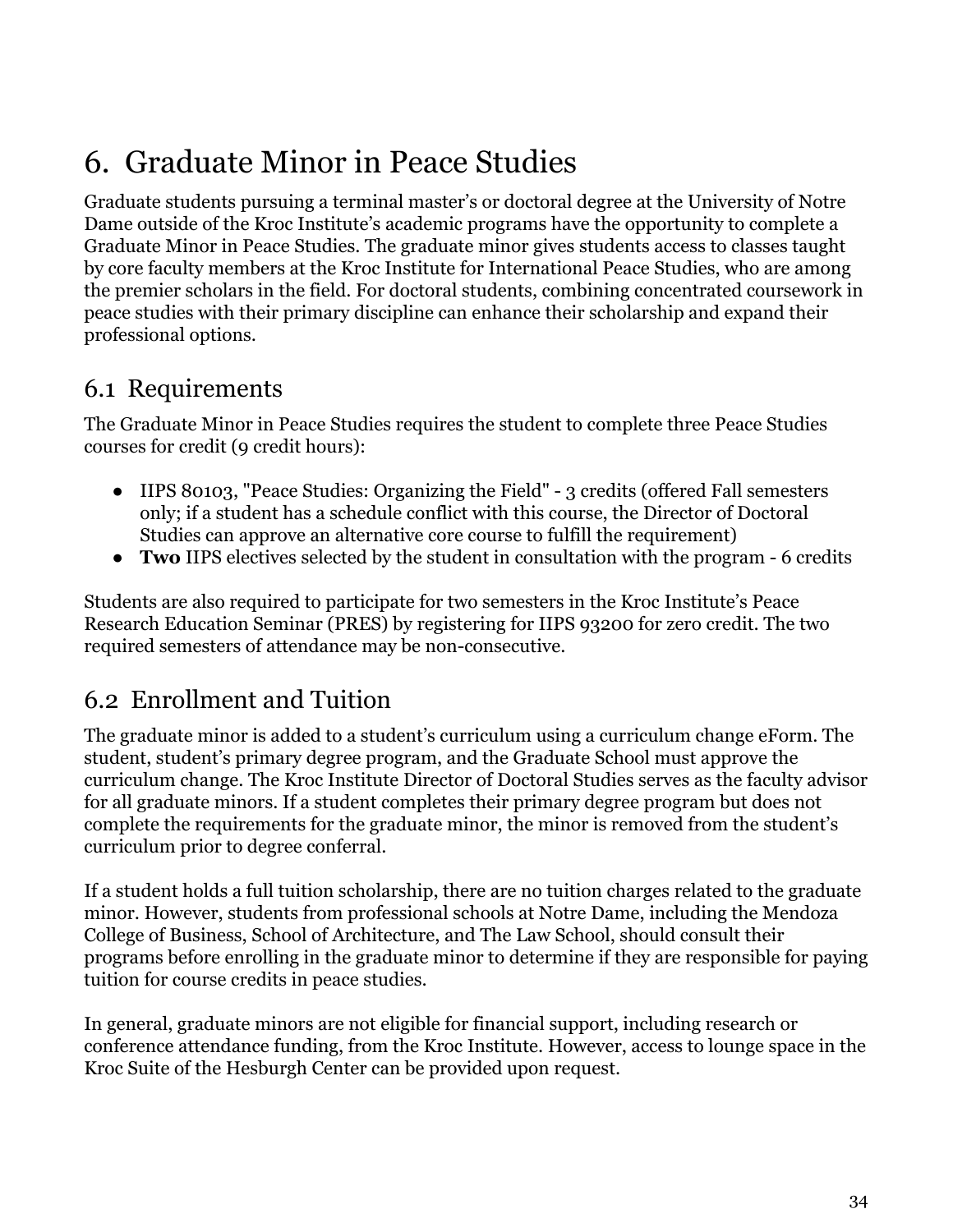# <span id="page-34-0"></span>Appendix A: Conference Funding

Students are strongly encouraged to make a presentation of their own scholarly work at professional meetings. The Graduate Student Union (GSU) and the Kroc Institute provide financial subsidies to encourage student participation in such meetings. To qualify, travel must be for the purpose of presenting a written scholarly paper at a professional conference or participating in a roundtable discussion (if pre-approved by the DDS). Serving as a discussant or panel chair, although laudatory, does not qualify. Poster presentations also do not qualify for conference funding. First year students in the Ph.D. program may use Kroc Institute conference travel funding without presenting a paper at the respective conference. Our goal is to encourage good research design and peer discussion to move written work toward publication.

## Application Process and Requirements

All students must apply to the Graduate Student Union (GSU) first before requesting funding from the Institute. Students should follow the guidelines for submitting a GSU conference grant application found on the GSU website. When applicable, students are also encouraged to apply to other University sources (i.e. the Institute for Scholarship in the Liberal Arts, the Kellogg Institute, their joint departments, and the Nanovic Institute) to help fund portions of conference-related expenses.

To apply for Kroc Institute funding, submit the Conference Funding Request Form found on the Ph.D. Resources page of the Kroc Institute website. The Assistant Director for Doctoral Studies will inform you via email when a decision has been made regarding your request.

## Funding Rules

- The GSU provides \$250 maximum per year (up to \$1,500 total during your entire career at Notre Dame)
- The Kroc Institute provides \$700 maximum per conference per academic year (up to \$1,000 annual maximum)
- The Institute funding cycle is mapped onto the academic year cycle, beginning Aug. 15 through the following Aug. 14. Requests for funding for summer conferences are considered part of the prior academic year unless they take place after August 14.

Students who receive Kroc Institute funding to present at conferences are required to do a practice presentation before an audience of faculty and peers before attending the conference. In addition, the Kroc Institute provides a one-time \$500 stipend to advanced Ph.D. students on the job market to attend conferences for employment dates if a student's stay extends to time before or after the conference.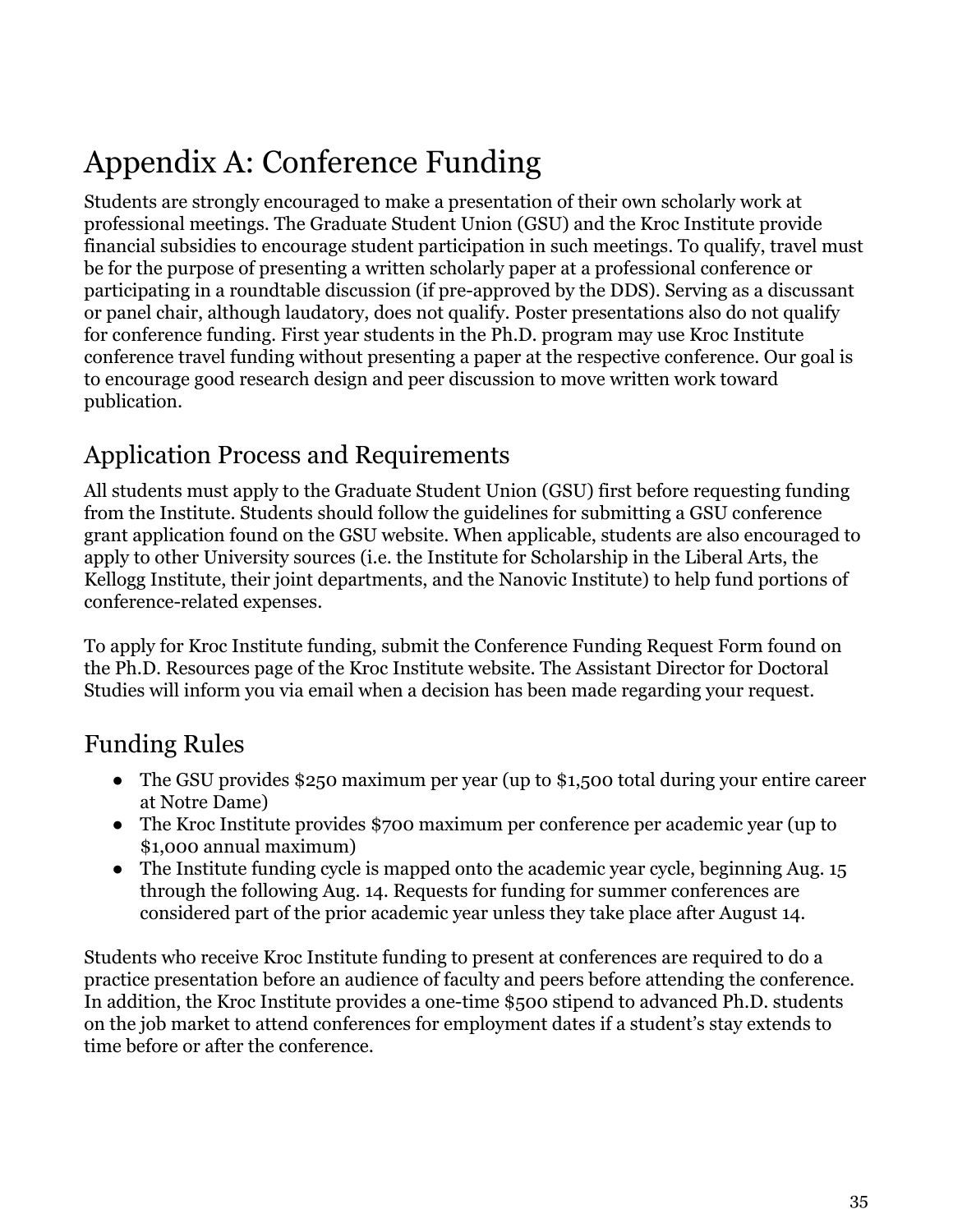Students in their sixth year or beyond are eligible for this funding on a case-by-case basis, with permission granted only in writing by the DDS.

Recurring/annual dues for membership in professional organizations (ASA, American Historical Association, etc.) are not eligible for reimbursement from your conference funding. However, if you are scheduled to present a paper at a conference and the organization requires you to join when you register for the event, you may use your conference funding for this expense. The Graduate School and other funding units on campus will not usually pay for dues even in this situation, so you must allocate the dues expense of your report to the Kroc Institute fund.

## Reimbursement

Expenses are reimbursed through TravelND available through InsideND or at [travel.nd.edu.](https://travel.nd.edu/) Students should submit their expenses as soon as possible after travel to avoid tax withholding. Expense reports should be submitted to the Assistant Director for Doctoral Studies for approval. Administrative support for TravelND is available from various staff members in the Institute.

## Additional Considerations

- In most cases, expenses (including airfare) are reimbursed only after an entire trip is completed.
- A signed Student Business Travel Certification Form and a copy of the conference program cover page must be uploaded to the report.
- Meals are reimbursed at 50% of the allowable government *per diem* rate. *Per diem* is not granted automatically; meals with receipts are reimbursed up to the total of 50% of the state department maximum per day.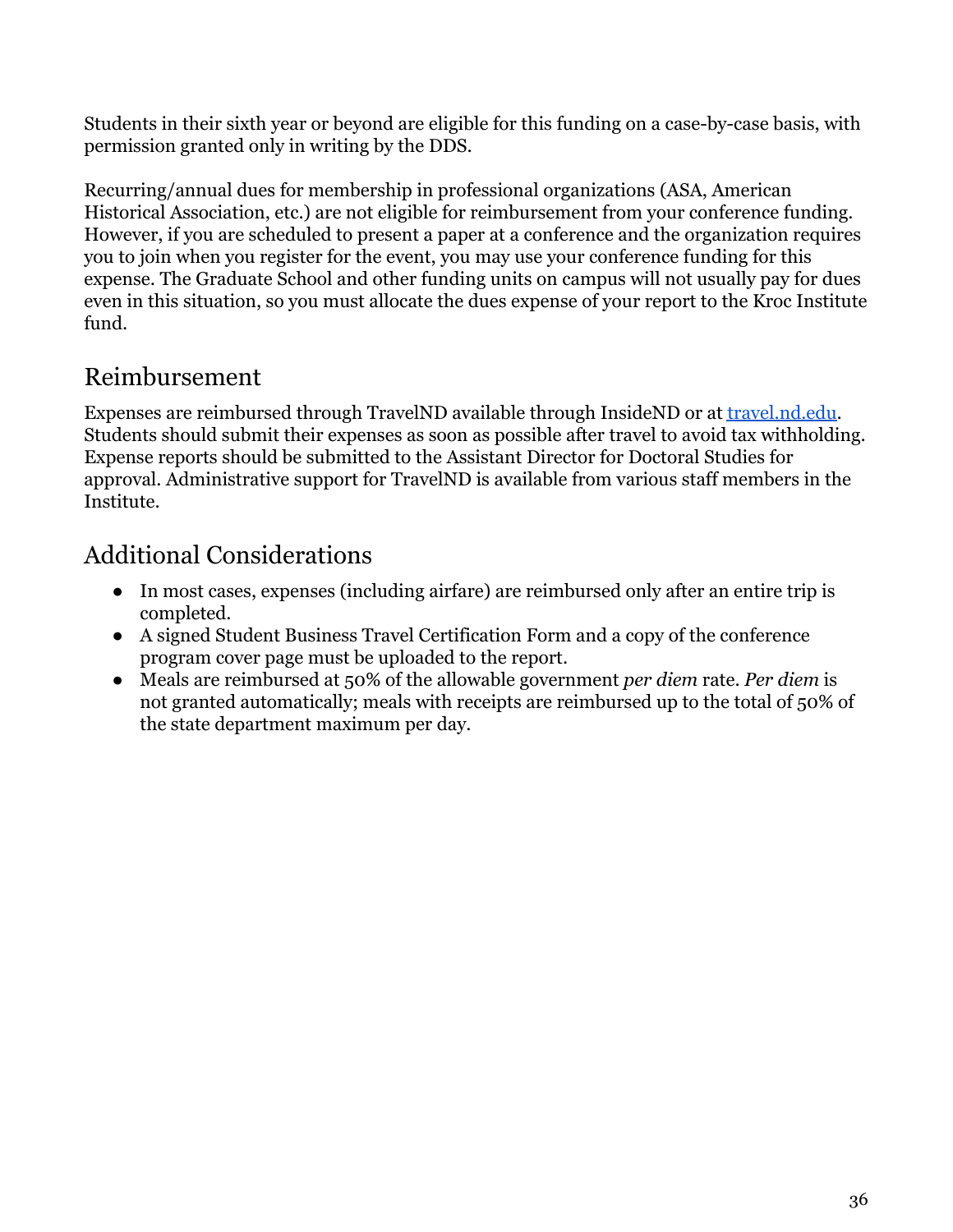# <span id="page-36-0"></span>Appendix B: Summer Research Awards

The Kroc Institute makes available, on a priority basis, limited funding for summer research and study by selected Peace Studies doctoral students. Although there are not sufficient funds to provide full funding for all students every summer, the Institute provides limited assistance (up to \$2,000) to help students use summers to advance their training and research. Possible uses of these funds include travel for pre-dissertation or dissertation-related fieldwork or archival research; summer methods training; or additional research costs such as interview transcriptions or database access. These funds cannot be used for equipment purchases. Please note that summer research awards do not cover local living expenses; these are included in calendar year stipends.

To be eligible, students must be part of the normal funding cohort in the graduate program, finishing years one through five. Funding is limited, and preference will be given to students who are active in the life of the Institute (e.g. present and regular participants in PRES, participants in the DWS, and so forth).

Research funding for those in the summer before their sixth year will be considered on a case-by-case basis, pending availability of funds and a compelling case made for the relationship of the research to the final dissertation.

### Application Process and Requirements

As a condition of summer research funding from the Kroc Institute, the Institute requires students to explore possible summer support from other sources, including other campus units such as the Kellogg Institute, the Nanovic Institute, joint departments, and the Institute for Scholarship in the Liberal Arts. In the event that such a scholarship is awarded, the student must notify the DDS.

To apply, students must submit a Summer Research Funding Request Form found on the Ph.D. Resources page of the Kroc Institute website by March 20 preceding the summer in which funding is needed.

Proposals will be evaluated primarily on the basis of the quality of the student's academic record, the clarity of the proposed research (with well-formulated questions, goals, methods), and the research funding needs expressed in the letter. Normally an award will not be given to a student with an "incomplete" at the time of the decision or the beginning date of the proposed work.

In the event that summer plans change due to unforeseen events, the student must resubmit their letter with a revised budget to the DDS. This will be reevaluated and reapproved with a revised award.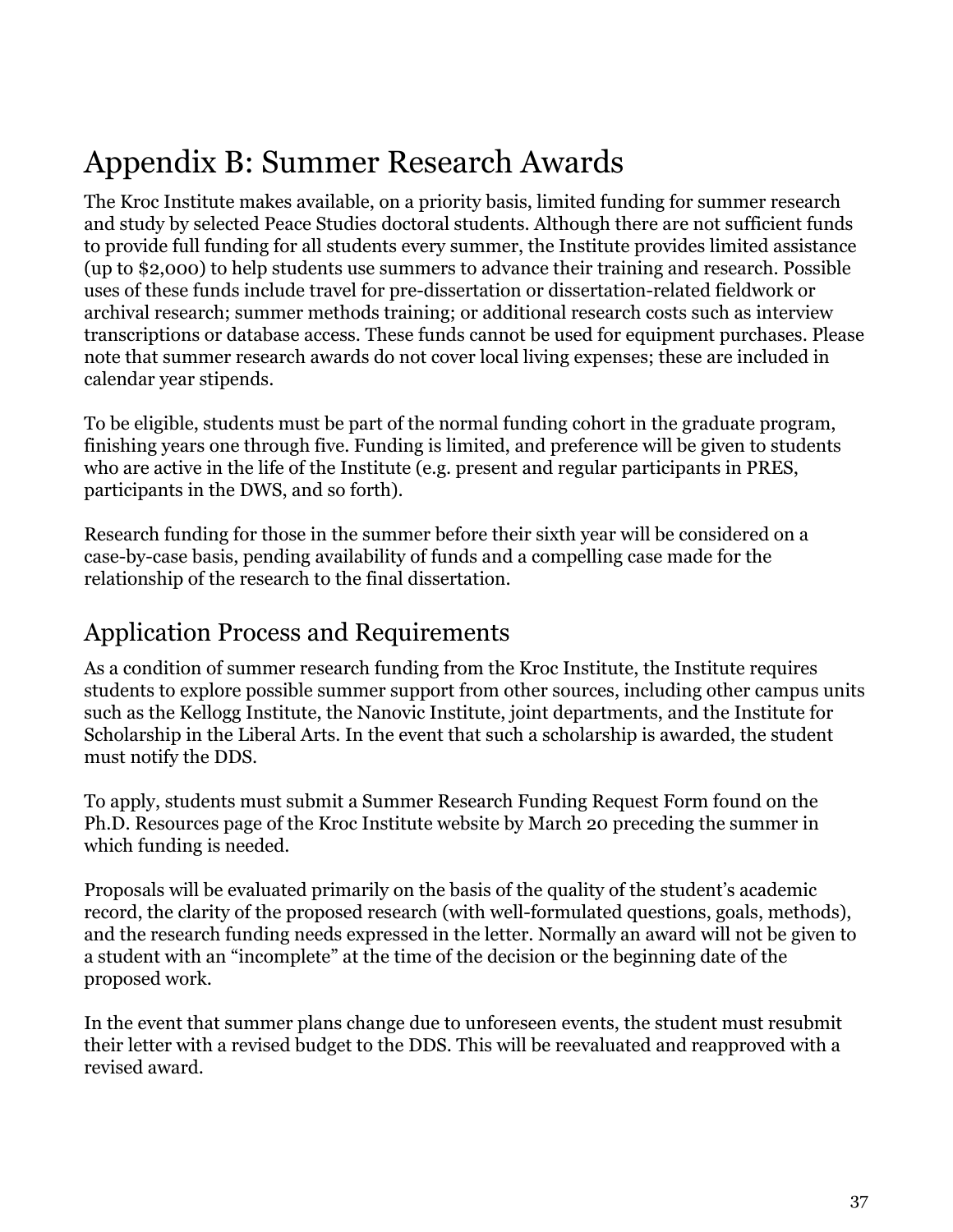Students who are awarded funding to support international research are encouraged to fill out the Fieldwork Contact Information Form found on the Ph.D. Resources page of the Kroc Institute website. Additional resources for international travel are also included on the same page.

# Fund Distribution and Reporting

Summer research funds are distributed in a lump sum via direct deposit and any award amount may be considered taxable income. Those who receive an award must provide a brief written report (maximum two pages) on the results obtained from their use of the funds no later than two weeks after the first day of the Fall semester. Failure to submit a quality report will result in ineligibility for the following summer.

#### **If summer research funds are used to employ University of Notre Dame undergraduate or graduate students**, please consult the Assistant Director for Doctoral Studies for guidelines, hiring procedures, and other Institute, School, and University policies.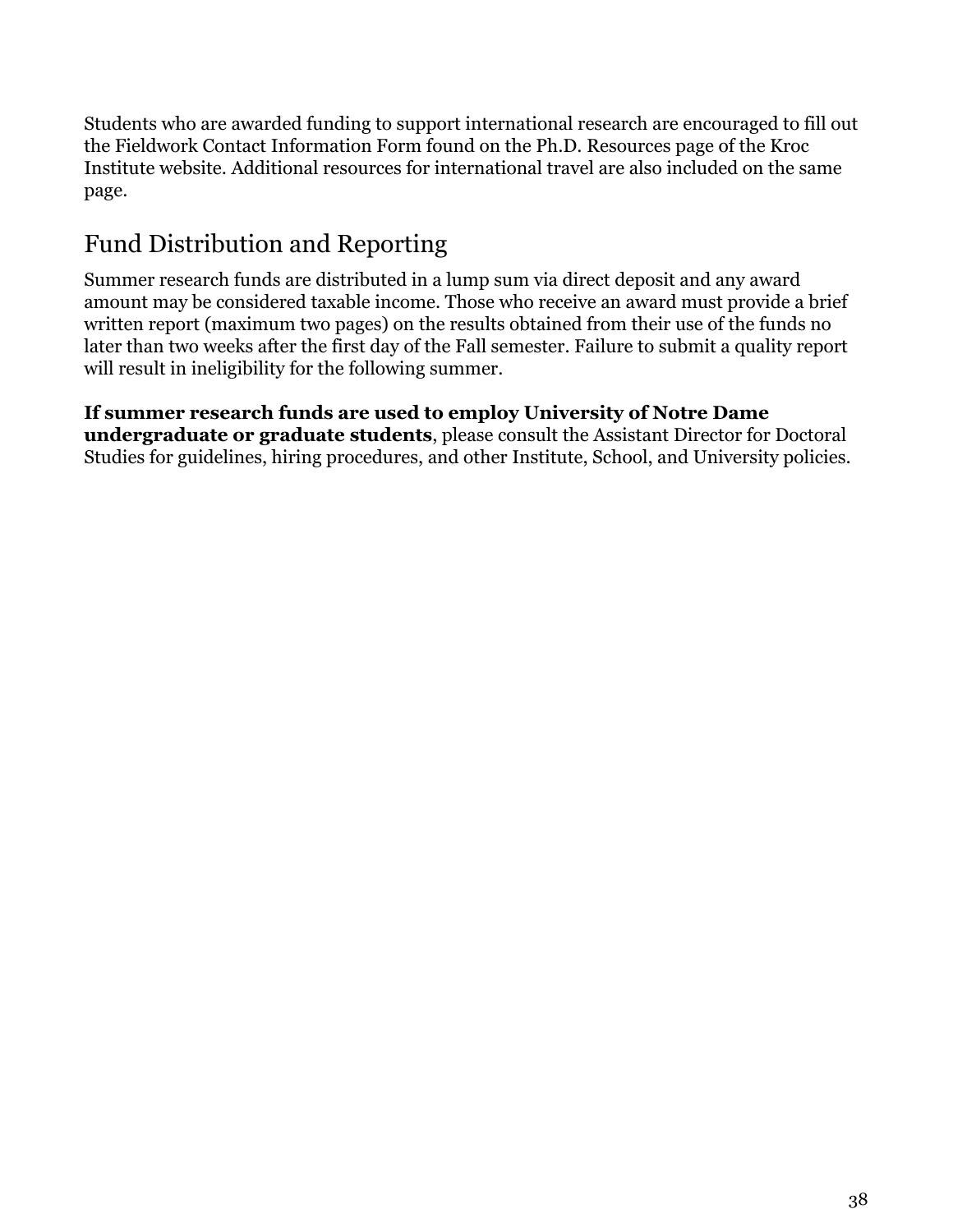# <span id="page-38-0"></span>Appendix C: Instructor of Record (IOR) Opportunities

Various opportunities are available across the University for advanced graduate students to teach their own undergraduate course as an Instructor of Record (IOR). The following guidelines apply. **In all cases, IOR teaching assignments must be approved by the Director of Doctoral Studies and the student's advisor.**

### IOR for the Kroc Institute (IIPS course number)

The Undergraduate Program in Peace Studies at the Institute affords some opportunities for advanced graduate students to design and teach their own course based upon their interests and the needs of the program. Interested graduate students must apply for this opportunity one year prior to the scheduled teaching experience (see suggested timeline below). The goal of this teaching experience is to encourage students in the Peace Studies Ph.D. Program to further develop their teaching skills during the dissertation stage of their graduate studies.

#### Application Process

- 1. Inquire with the Kroc Institute Director of Undergraduate Studies (DUS) about the prospects for teaching a course, and provide a title, abstract, and preliminary syllabus of the proposed course(s).
- 2. Secure, in writing (email), the approval of the Director of Doctoral Studies (DDS) and your dissertation advisor, confirming satisfactory advancement in the program. The DDS may require that you submit a preliminary syllabus for approval by the Doctoral Advisory Committee. This may take time, so please plan ahead.
- 3. The application deadline for teaching in the fall semester is December 1 of the previous fall (e.g., to teach a course in Fall 2031 you must submit your materials and DDS and dissertation advisor approvals by December 1, 2030). The application deadline for teaching in the spring semester is April 1 of the previous spring (e.g., to teach a course in Spring 2032 you must submit your materials and DDS and dissertation advisor approvals by April 1, 2031).
- 4. You must be admitted to candidacy (ABD) and have received the Kaneb Center's Striving for Excellence in Teaching Certificate **before** your course starts. For more information on the Kaneb's teaching certificate, visit <https://kaneb.nd.edu/programs/>.

The DUS will only consider teaching requests that are supported by the DDS and dissertation advisor and that are submitted by the deadlines above. Do not submit requests during summer or winter breaks. This is a selective process and we cannot guarantee that you will be offered an opportunity to teach in the undergraduate program. Courses are selected based on several criteria including the academic record of the candidate and recommendation of the DDS, as well as the teaching and curricular needs of the undergraduate program. Priority is also given to students whose work is progressing well and who have actively participated in the Kroc Institute's scholarly community and programming events (e.g., participation in Dissertation Writer's Workshop, PRES, etc.).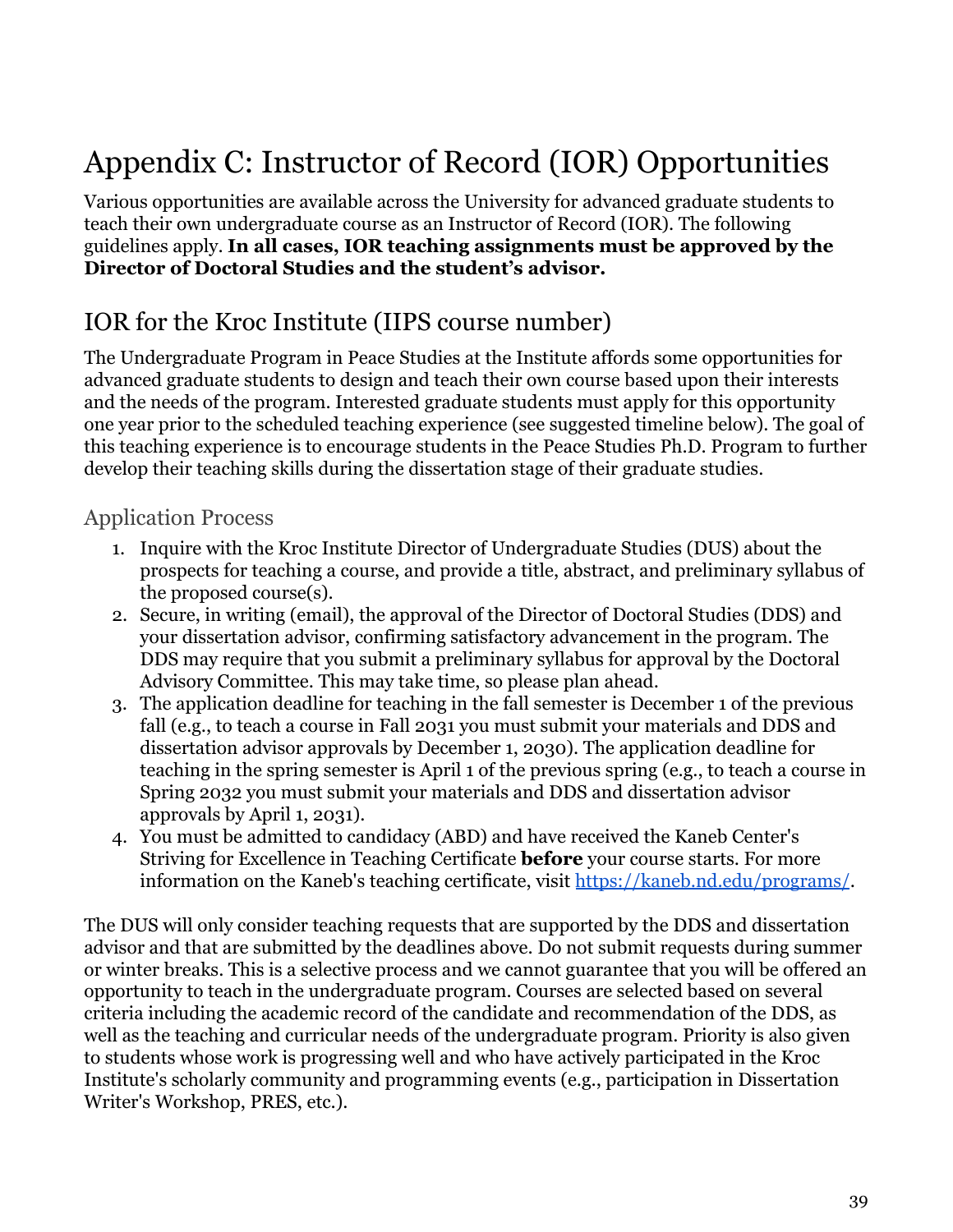# IOR outside of the Institute (non-IIPS course number)

If a student is offered this opportunity by a unit in the Keough School or through their joint Department in the College of Arts and Letters, **they should immediately consult with their advisor and the Director of Doctoral Studies. Both the advisor and the DDS must approve of the assignment before the student agrees to teach.**

### Additional considerations

- Courses offered by the Kroc Institute may be cross listed in the student's joint Department or other departments or units as suggested by the DUS and/or Assistant Director for Undergraduate Studies;
- Courses offered by another unit should be cross listed by the Kroc Institute whenever possible;
- Students in the Peace Studies and Theology program are assigned an IOR course in their fifth year—as a constituent part of their program, this assignment does not require further approval;
- Generally, IOR teaching does not count toward the five required semesters of TA/RA service (except for peace studies and theology students).